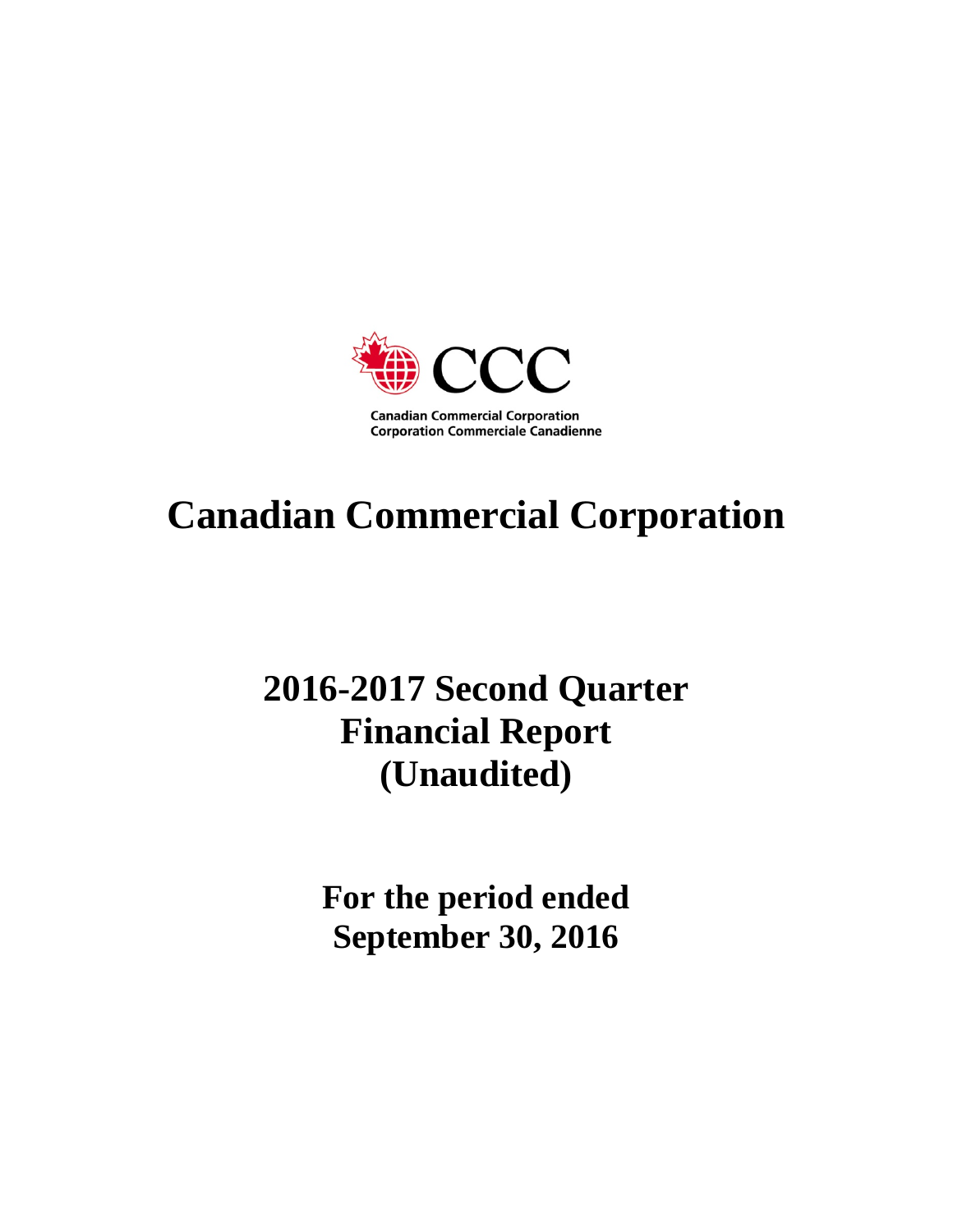# **Management's Discussion and Analysis**

## **BASIS OF PREPARATION**

This discussion was prepared in accordance with the Treasury Board Standard on Quarterly Financial reports for Crown Corporations. This narrative discussion is not intended to be a full Management Discussion and Analysis. Disclosures and information in the Canadian Commercial Corporation annual report for the year ended March 31, 2016 are assumed to apply to the current quarter unless otherwise stated.

The following discussion and analysis of the operating results and financial position of the Canadian Commercial Corporation for the quarter ending September 30, 2016 should be read in conjunction with the enclosed unaudited condensed interim financial statements as well as the Corporation's annual report for the year ended March 31, 2016.

# **FINANCIAL HIGHLIGHTS**

CCC delivers its government-to-government contracting services through two core lines of business:

- 1) Global Defence and Security (GDS) which includes administrating the Defence Production Sharing Agreement (DPSA); and
- 2) International Commercial Business (ICB)

In addition to its core business line operations, CCC performs activities related to sourcing and other Government of Canada priorities which include the maintenance and administration of the trade development offices in China on behalf of Global Affairs Canada, sourcing transactions with Government of Canada departments and agencies and a shared services arrangement with another crown corporation which generates economies of scale in providing a variety of corporate services to both organizations.

Historically, large contracts have materially impacted the Corporation's financial statements and can often cause significant variations in certain year-over-year amounts on the Statement of Financial Position and the Statement of Comprehensive Income.

In late 2013-2014 the Armoured Brigades Program (ABP), a historic multi-billion dollar contract, was signed for the supply of light armored vehicles (LAVs) and associated equipment, training and support services. This activity will result in advances and progress payments to Canadian exporters and from foreign customers to show significant variations from last year to the current year. Although, ABP transactions on which revenues are recorded are trending lower compared to the previous year, commercial trading transactions, cost of commercial trading transactions and fees for service will remain relatively consistent from last year to the current year.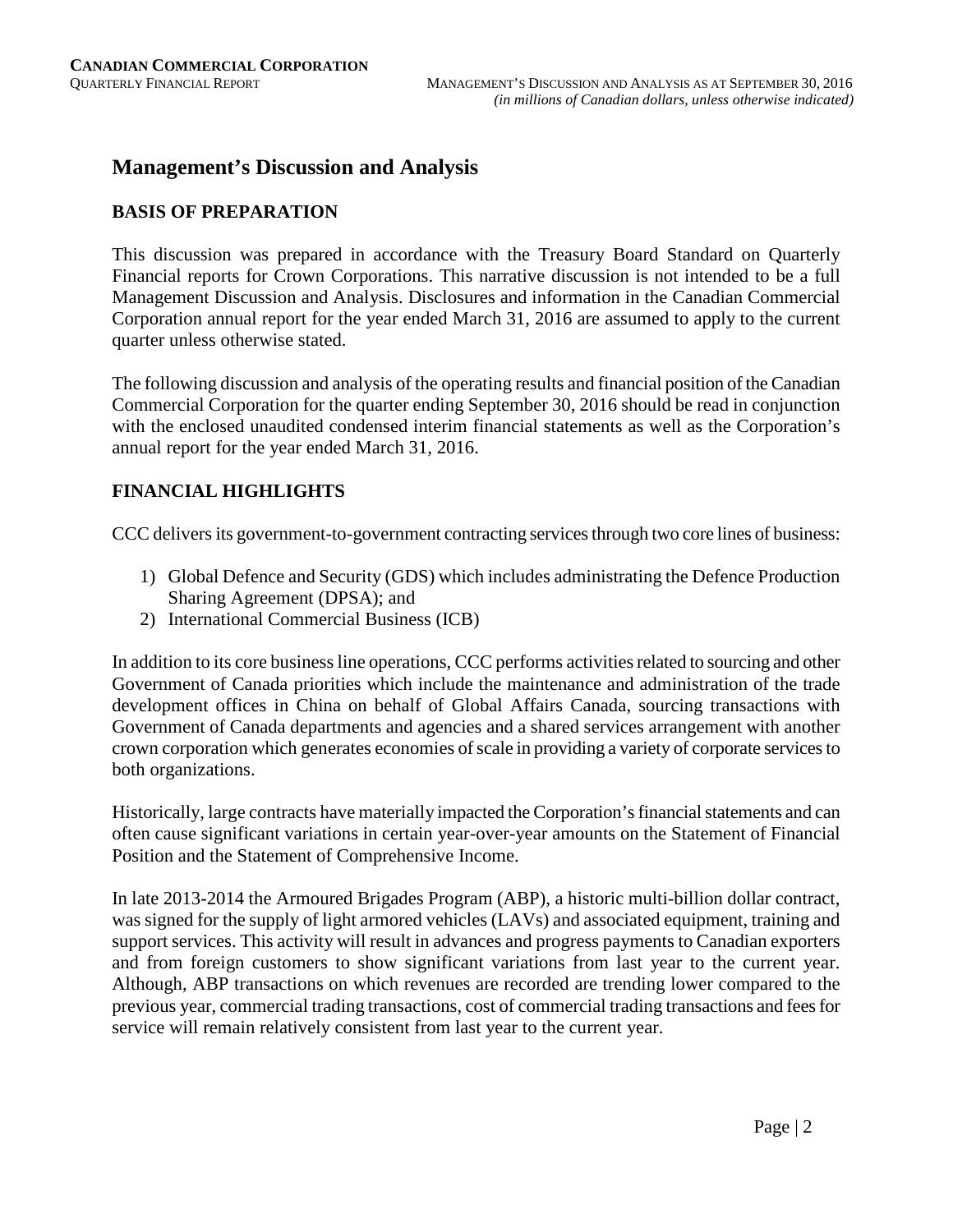A discussion of CCC's three and six month period ended September 30, 2016 financial highlights follows:

| <b>Summary - Net profit (loss)</b> |              |              |                     |   | <b>FOR THE THREE MONTHS ENDED</b> |            |            |    |                     |    | <b>FOR THE SIX MONTHS ENDED</b> |               |
|------------------------------------|--------------|--------------|---------------------|---|-----------------------------------|------------|------------|----|---------------------|----|---------------------------------|---------------|
|                                    |              |              | <b>SEPTEMBER 30</b> |   |                                   |            |            |    | <b>SEPTEMBER 30</b> |    |                                 |               |
|                                    | 2016<br>2015 |              |                     |   | <b>Increase</b><br>(Decrease)     |            | 2016       |    | 2015                |    | <b>Increase</b><br>(Decrease)   |               |
| Revenues                           | \$<br>5.6    | S            | 8.2                 | S | (2.6)                             | $-32\%$ \$ | 11.4       | -S | 16.2                | -S | (4.8)                           | $-30\%$       |
| Expenses                           | (6.4)        |              | (8.8)               |   | 2.4                               | 27%        | (13.8)     |    | (17.2)              |    | 3.4                             | 20%           |
| Parliamentary appropriation        | 0.9          |              | 2.2                 |   | (1.3)                             | $-60%$     | 1.8        |    | 4.4                 |    | (2.6)                           | $-60%$        |
| Net profit (loss)                  | \$<br>0.1    | $\mathbf{s}$ | 1.6 $\sqrt$$        |   | (1.5)                             | $-97\%$ \$ | $(0.6)$ \$ |    | 3.4                 |    |                                 | $(4.0) -118%$ |

# **STATEMENT OF COMPREHENSIVE INCOME DISCUSSION**

For the three and six months ended September 30, 2016, the overall decrease to the net profit (loss) was due to decreases to total revenues and the parliamentary appropriation offset partially by a decrease to total expenses.

# **REVENUES**

| <b>Revenues</b>              |             |               | <b>SEPTEMBER 30</b> |          | <b>FOR THE THREE MONTHS ENDED</b> |            |           | <b>SEPTEMBER 30</b> |          | <b>FOR THE SIX MONTHS ENDED</b> |        |                                |
|------------------------------|-------------|---------------|---------------------|----------|-----------------------------------|------------|-----------|---------------------|----------|---------------------------------|--------|--------------------------------|
|                              | 2016        |               | 2015                |          | <b>Increase</b><br>(Decrease)     |            | 2016      | 2015                |          | <b>Increase</b><br>(Decrease)   |        | $%$ of<br><b>Total</b><br>2016 |
| Commercial trading           |             |               |                     |          |                                   |            |           |                     |          |                                 |        |                                |
| transactions-prime contracts | \$<br>611.0 | S             | 688.2               | \$.      | (77.2)                            | $-11\%$ \$ | 1.193.4   | \$<br>1,351.4       | S        | (158.0)                         | $-12%$ |                                |
| Cost of commercial trading   |             |               |                     |          |                                   |            |           |                     |          |                                 |        |                                |
| transactions-prime contracts | (611.0)     |               | (688.2)             |          | 77.2                              | 11%        | (1,193.4) | (1,351.4)           |          | 158.0                           | 12%    |                                |
| Fees for service             | 5.2         |               | 7.7                 |          | (2.5)                             | $-33%$     | 10.8      | 15.0                |          | (4.2)                           | $-29%$ | 94%                            |
| Other income                 | 0.3         |               | 0.2                 |          | 0.1                               | 111%       | 0.4       | 0.3                 |          | 0.1                             | 61%    | 4%                             |
| Finance income, net          | 0.1         |               | 0.1                 |          | ٠                                 | 58%        | 0.2       | 0.2                 |          | ٠                               | 32%    | 2%                             |
| Gain (Loss) on foreign       |             |               |                     |          |                                   |            |           |                     |          |                                 |        |                                |
| exchange                     |             |               | 0.2                 |          | (0.2)                             | $-90%$     |           | 0.7                 |          | (0.7)                           | $-98%$ | 0%                             |
| <b>Total Revenues</b>        | \$<br>5.6   | <sup>\$</sup> | 8.2                 | <b>S</b> | (2.6)                             | $-32\%$ \$ | 11.4      | \$<br>16.2          | <b>S</b> | (4.8)                           | $-30%$ | $100\%$                        |

For the three and six months ended September 30, 2016, after offsetting commercial trading transactions with the cost of commercial trading transactions, the decrease in total revenues was due mainly to lower fees for service recorded resulting from a lower volume of contracts signed in 2015-2016 and during the first several months of 2016-2017 related primarily to the GDS business line.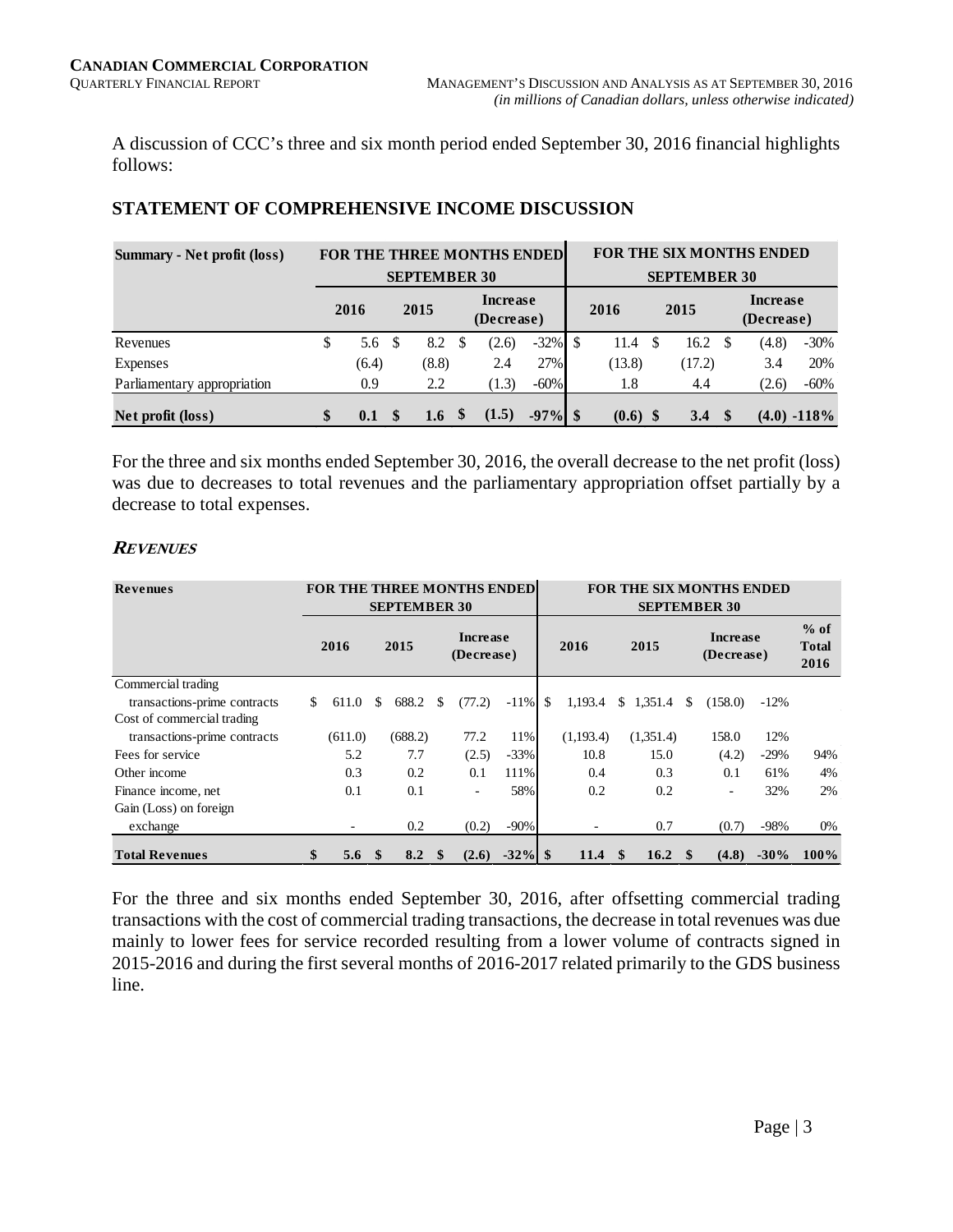| <b>Commercial Trading</b><br>Transactions (CTT) |     |       |          | <b>SEPTEMBER 30</b> | <b>FOR THE THREE MONTHS ENDEDI</b> |           |                    |     |           |     | <b>FOR THE SIX MONTHS ENDED</b><br><b>SEPTEMBER 30</b> |         |                                |
|-------------------------------------------------|-----|-------|----------|---------------------|------------------------------------|-----------|--------------------|-----|-----------|-----|--------------------------------------------------------|---------|--------------------------------|
|                                                 |     | 2016  |          | 2015                | Increase<br>(Decrease)             |           | 2016               |     | 2015      |     | Increase<br>(Decrease)                                 |         | $%$ of<br><b>Total</b><br>2016 |
| GDS:                                            |     |       |          |                     |                                    |           |                    |     |           |     |                                                        |         |                                |
| <b>DPSA</b>                                     |     | 149.2 | <b>S</b> | $150.6$ \$          | (1.4)                              | $-1\%$ \$ | 299.7              | \$. | 284.6 \$  |     | 15.1                                                   | 5%      | 25%                            |
| Non-DPSA GDS                                    |     | 382.6 |          | 459.4               | (76.8)                             | $-17%$    | 724.2              |     | 918.6     |     | (194.4)                                                | $-21%$  | 61%                            |
| <b>Total GDS</b>                                | SS. | 531.8 | \$       | 610.0               | \$<br>(78.2)                       | $-13%$    | \$<br>1,023.9      |     | \$1,203.2 | \$  | (179.3)                                                | $-15%$  | 86%                            |
| <b>ICB</b>                                      |     | 79.2  |          | 78.2                | 1.0                                | $1\%$     | 169.5              |     | 148.2     |     | 21.3                                                   | 14%     | 14%                            |
| <b>Total CTT</b>                                |     | 611.0 | \$.      | 688.2               | (77.2)                             |           | $-11\%$ \$ 1,193.4 |     | \$1,351.4 | \$. | (158.0)                                                | $-12\%$ | $100\%$                        |

## **Commercial trading transactions**

Commercial trading transactions measure the value of delivery of a good or service or progress work once a contract is signed and becomes effective. It is important to note that as an international trade intermediary, revenues from commercial trading transactions on prime contracts are fully offset by the cost of commercial trading transactions on prime contracts.

For the three and six months ended September 30, 2016, the overall decrease in commercial trading transactions was due to a decrease in deliveries and work performed related primarily to the GDS business line offset partially by increased delivery and work performed activity on other business lines and programs.

The decrease to GDS commercial trading transactions can be primarily attributed to two circumstances:

- (1) In 2015-2016, the Corporation benefited from the record breaking total of non-DPSA GDS contracts signed in 2014-2015 (\$431.8) as the large majority of these contracts were delivered or had significant progress work performed throughout 2015-2016; and
- (2) Conversely, the non-DPSA GDS contracts signed in 2015-2016 (\$33.8) were significantly less which resulted in a much lower amount of deliveries and progress work performed in 2016-2017.

Of significance, for the six months ended September 30, 2016, \$685.2 or 95% of the total non-DPSA GDS commercial trading transactions were recorded for progress work related to the ABP contract.

The increase to ICB commercial trading transactions was due to greater delivery and work performed related to the Barbados smart water meter project and various projects under the Cuba Contracting program.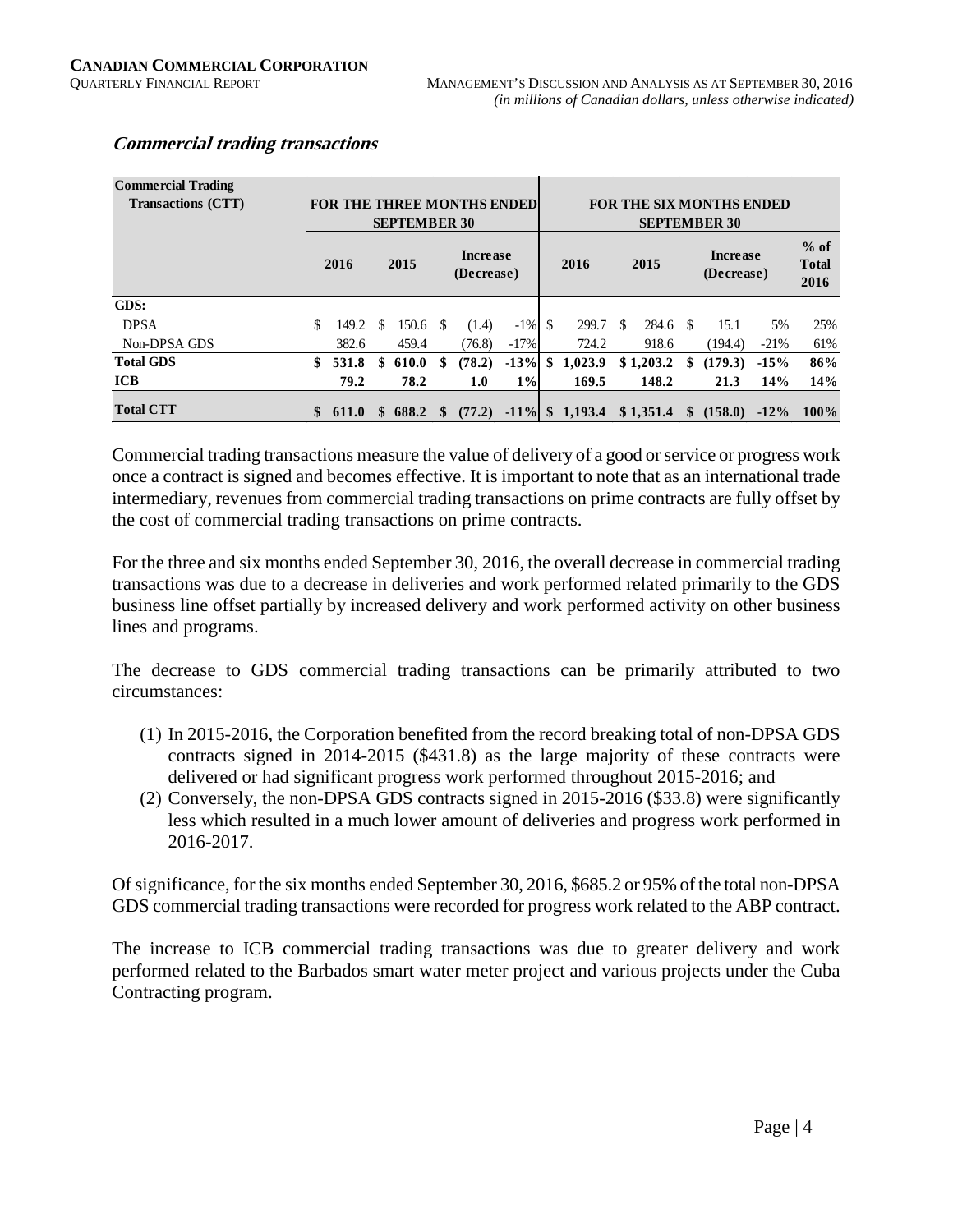## *Fees for service*

| <b>Fees for service</b>                           |           |              | <b>SEPTEMBER 30</b> |          | <b>FOR THE THREE MONTHS ENDED</b> |            |      |          |      |               | <b>FOR THE SIX MONTHS ENDED</b><br><b>SEPTEMBER 30</b> |        |                                |
|---------------------------------------------------|-----------|--------------|---------------------|----------|-----------------------------------|------------|------|----------|------|---------------|--------------------------------------------------------|--------|--------------------------------|
|                                                   | 2016      |              | 2015                |          | <b>Increase</b><br>(Decrease)     |            | 2016 |          | 2015 |               | <b>Increase</b><br>(Decrease)                          |        | $%$ of<br><b>Total</b><br>2016 |
| GDS:                                              |           |              |                     |          |                                   |            |      |          |      |               |                                                        |        |                                |
| Non-DPSA GDS                                      | \$<br>3.2 | -S           | 4.7                 | <b>S</b> | (1.5)                             | $-33\%$ \$ | 6.2  | \$.      | 9.9  | <b>S</b>      | (3.7)                                                  | $-38%$ | 58%                            |
| <b>Total GDS</b>                                  | \$<br>3.2 | \$.          | 4.7                 | -\$      | (1.5)                             | $-33\%$ \$ | 6.2  | \$       | 9.9  | <sup>\$</sup> | (3.7)                                                  | $-38%$ | 58%                            |
| <b>ICB</b>                                        | 0.9       |              | 1.8                 |          | (0.9)                             | $-48%$     | 2.3  |          | 2.8  |               | (0.5)                                                  | $-17%$ | 21%                            |
| Sourcing and other<br><b>Government of Canada</b> |           |              |                     |          |                                   |            |      |          |      |               |                                                        |        |                                |
| priorities                                        | 1.1       |              | 1.2                 |          | (0.1)                             | $-12%$     | 2.3  |          | 2.3  |               | ٠                                                      | $-2\%$ | 21%                            |
| <b>Total Fees for service</b>                     | \$<br>5.2 | $\mathbf{s}$ | 7.7                 | - \$     | (2.5)                             | $-33\%$ \$ | 10.8 | <b>S</b> | 15.0 |               | (4.2)                                                  | $-29%$ | $100\%$                        |

The Corporation charges fees for service on non-DPSA GDS, ICB business and other services, generally as a percentage of the contract value and at negotiated rates for services provided. Fees are recognized as revenue when commercial trading transactions related to prime contracts and international sourcing services agreements are recorded and from other international and domestic activities when services are rendered. It is important to note that CCC does not charge fees for service on the DPSA program.

The overall net fee decrease is commensurate with the decrease in activity explained under the commercial trading transactions section.

In addition to fees for service recorded on core operations business line activity, CCC collects fees related to sourcing and other Government of Canada priorities.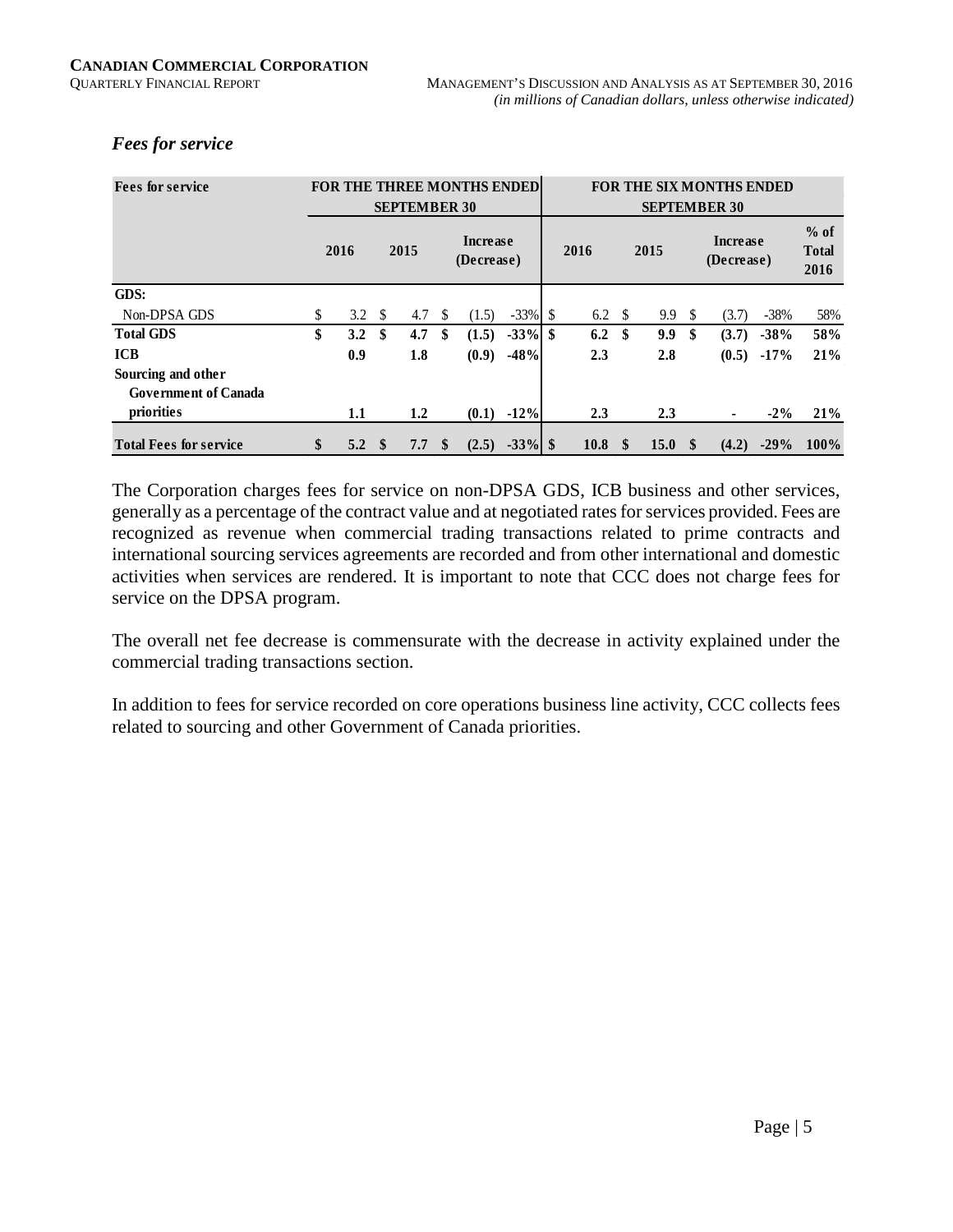# **EXPENSES**

| <b>Expenses</b>                |           |                          |              | <b>FOR THE THREE MONTHS ENDED</b> |                 |     |      |               |      |               | <b>FOR THE SIX MONTHS ENDED</b> |                 |                                |
|--------------------------------|-----------|--------------------------|--------------|-----------------------------------|-----------------|-----|------|---------------|------|---------------|---------------------------------|-----------------|--------------------------------|
|                                |           | <b>SEPTEMBER 30</b>      |              |                                   |                 |     |      |               |      |               | <b>SEPTEMBER 30</b>             |                 |                                |
|                                | 2016      | 2015                     |              | <b>Increase</b><br>(Decrease)     |                 |     | 2016 |               | 2015 |               | <b>Increase</b><br>(Decrease)   |                 | $%$ of<br><b>Total</b><br>2016 |
| <b>Administrative expenses</b> |           |                          |              |                                   |                 |     |      |               |      |               |                                 |                 |                                |
| Workforce compensation         |           |                          |              |                                   |                 |     |      |               |      |               |                                 |                 |                                |
| and related expenses           | \$<br>4.4 | \$<br>4.7                | -\$          | (0.3)                             | $-5%$           | -\$ | 9.1  | \$            | 9.3  | $\mathcal{S}$ | (0.2)                           | $-1\%$          | 67%                            |
| Contract management services   | 0.6       | 0.8                      |              | (0.2)                             | $-26%$          |     | 1.4  |               | 1.6  |               | (0.2)                           | $-17%$          | 10%                            |
| Rent and related expenses      | 0.5       | 1.1                      |              | (0.6)                             | $-59%$          |     | 0.9  |               | 2.2  |               | (1.3)                           | $-59%$          | 6%                             |
| Travel and hospitality         | 0.3       | 0.4                      |              | (0.1)                             | $-18%$          |     | 0.8  |               | 0.9  |               | (0.1)                           | $-7%$           | 6%                             |
| Consultants                    | 0.3       | 0.4                      |              | (0.1)                             | $-43%$          |     | 0.6  |               | 0.9  |               | (0.3)                           | $-40%$          | 4%                             |
| Software, hardware and support |           | $\overline{\phantom{a}}$ |              | $\overline{\phantom{a}}$          | 24%             |     | 0.4  |               | 0.4  |               | ۰                               | $-1\%$          | 3%                             |
| Depreciation                   | 0.1       | 1.0                      |              | (0.9)                             | $-90\%$         |     | 0.2  |               | 1.1  |               | (0.9)                           | $-82%$          | 1%                             |
| Corporate communications       |           | $\blacksquare$           |              | ۰                                 | 26%             |     |      |               | 0.1  |               | (0.1)                           | $-72%$          | 0%                             |
| Other expenses                 | 0.2       | 0.3                      |              | (0.1)                             | $-24%$          |     | 0.4  |               | 0.6  |               | (0.2)                           | $-24%$          | 3%                             |
| <b>Total Administrative</b>    |           |                          |              |                                   |                 |     |      |               |      |               |                                 |                 |                                |
| expenses                       | \$<br>6.4 | \$<br>8.7                | \$           | (2.3)                             | $-26\%$ \$      |     | 13.8 | \$            | 17.1 | \$            | (3.3)                           | $-19%$          | 100%                           |
| <b>Contract remediation</b>    |           |                          |              |                                   |                 |     |      |               |      |               |                                 |                 |                                |
| expenses                       |           | 0.1                      |              |                                   | $(0.1) - 100\%$ |     |      |               | 0.1  |               |                                 | $(0.1) - 100\%$ | $0\%$                          |
| <b>Total Expenses</b>          | \$<br>6.4 | \$<br>8.8                | $\mathbf{s}$ | (2.4)                             | $-27\%$ \$      |     | 13.8 | <sup>\$</sup> | 17.2 | $\mathbf{\$}$ | (3.4)                           | $-20%$          | 100%                           |

#### **Administrative expenses**

For the three and six months ended September 30, 2016, the overall decrease is due primarily to a reduction in rent and related expenses. In November 2014, the Corporation entered into a fifteen-year lease agreement for office space in a new location, which expires at the end of November 2031, in order to achieve future cost reduction goals. A one-time payment made to terminate the previous lease at the old location was amortized over a twelve month period from October 2014 to September 2015 and as a result rent and related expenses were higher over that period of time. In addition, monthly rent expenses at the new location are lower by approximately 25%.

Public Services and Procurement Canada (PSPC) is paid for certain core contract management services under the DPSA. In recent years, an initiative was undertaken to streamline processes in the delivery of the DPSA and decrease related expenses, CCC has brought in-house certain contract management services previously performed by PSPC and as a result has reduced associated expenses by an estimated 50% to the levels incurred the last two years.

#### **Contract remediation expenses**

Contract remediation expenses are recorded as actual amounts are incurred or can be determined.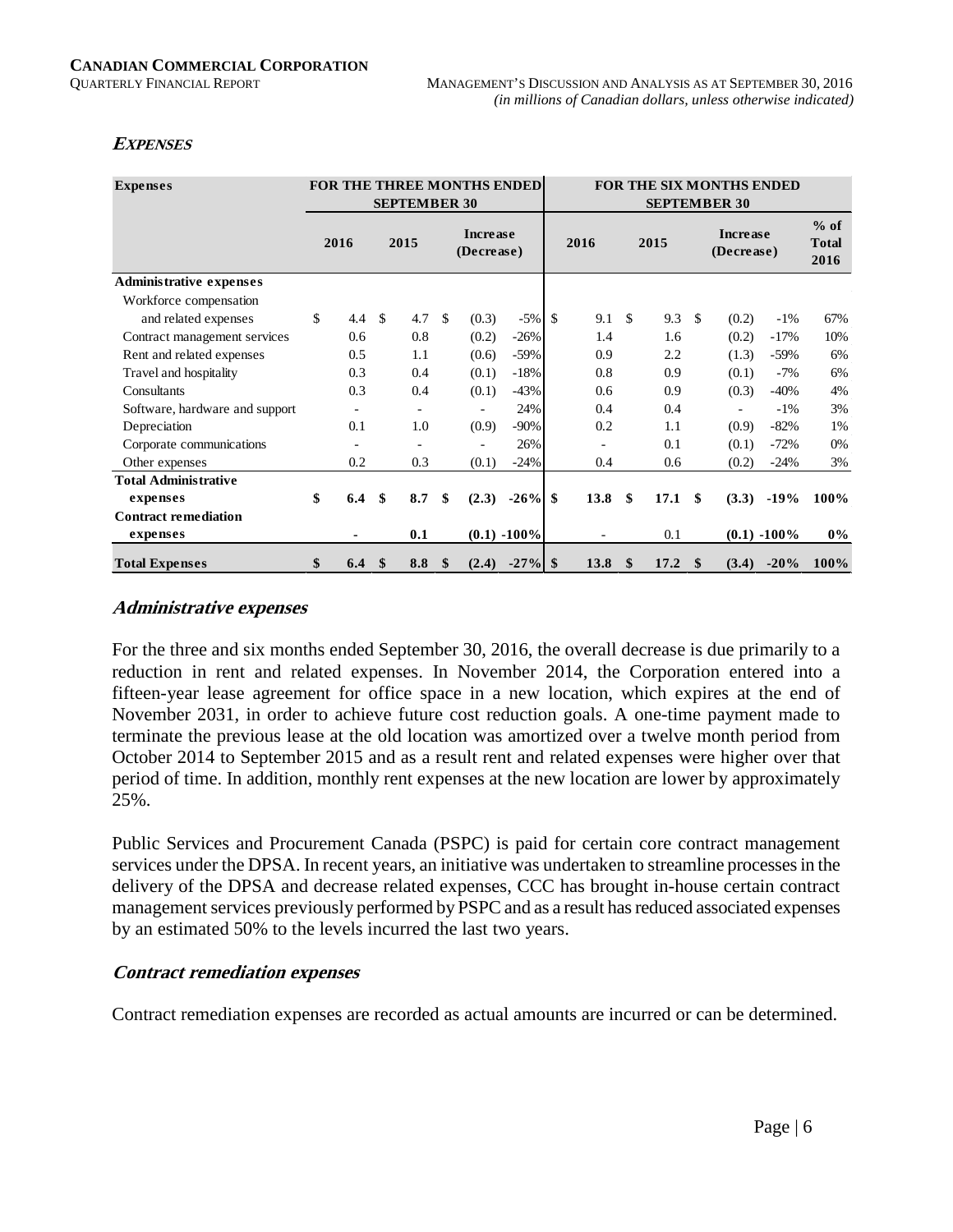| <b>Sourcing services</b><br>transactions |                                     |     |                   |  | <b>FOR THE THREE MONTHS ENDEDI</b> |          |        |               |                             |          | <b>FOR THE SIX MONTHS ENDED</b> |       |
|------------------------------------------|-------------------------------------|-----|-------------------|--|------------------------------------|----------|--------|---------------|-----------------------------|----------|---------------------------------|-------|
|                                          | <b>SEPTEMBER 30</b><br>2016<br>2015 |     |                   |  | Increase<br>(Decrease)             |          | 2016   |               | <b>SEPTEMBER 30</b><br>2015 |          | <b>Increase</b><br>(Decrease)   |       |
| Sourcing services transactions           | \$<br>9.9                           | \$. | $5.4 \text{ } $s$ |  | 4.5                                | 84% \$   | 13.7   | <sup>\$</sup> | 14.8                        | <b>S</b> | (1.1)                           | $-7%$ |
| Cost of sourcing                         |                                     |     |                   |  |                                    |          |        |               |                             |          |                                 |       |
| services transactions                    | (9.9)                               |     | (5.4)             |  | (4.5)                              | $-84%$   | (13.7) |               | (14.8)                      |          | 1.1                             | 7%    |
|                                          |                                     |     |                   |  |                                    | $0\%$ \$ |        |               |                             |          |                                 | $0\%$ |

#### **SOURCING SERVICES FOR SUPPORT OF INTERNATIONAL GOVERNMENT ASSISTANCE PROGRAMS**

Sourcing services for support of international assistance programs represent transactions whereby the Corporation is not the prime contractor, however acts as an agent on behalf of a domestic or foreign Government entity. The decrease for the six months ended September 30, 2016, was due primarily to a reduction of deliveries related to a project in the final stages to procure and manage the replacement of wing kits on six Norwegian aircraft on behalf of the Royal Norwegian Air Force.

#### **PARLIAMENTARY APPROPRIATION**

| Parliamentary appropriation                 |           | <b>SEPTEMBER 30</b> | FOR THE THREE MONTHS ENDED |         |      | <b>SEPTEMBER 30</b> | <b>FOR THE SIX MONTHS ENDED</b> |        |
|---------------------------------------------|-----------|---------------------|----------------------------|---------|------|---------------------|---------------------------------|--------|
|                                             | 2016      | 2015                | Increase<br>(Decrease)     |         | 2016 | 2015                | Increase<br>(Decrease)          |        |
| Parliamentary appropriation                 | \$<br>0.9 | 2.2                 | (1.3)                      | $-60\%$ | 1.8  | 4.4                 | (2.6)                           | -60%   |
| <b>Total Parliamentary</b><br>appropriation | \$<br>0.9 | $2.2^{\circ}$       | (1.3)                      |         | 1.8  | 4.4                 | (2.6)                           | $-60%$ |

The Corporation's appropriation is being gradually phased out in accordance with the 2014-2015 Corporate Plan as follows: \$15.7 in 2013-2014; \$14.2 in 2014-2015; \$8.9 in 2015-2016; \$3.5 in 2016-2017; and nil from 2017-2018 and ongoing, reaching its directed objective of financial self-sufficiency.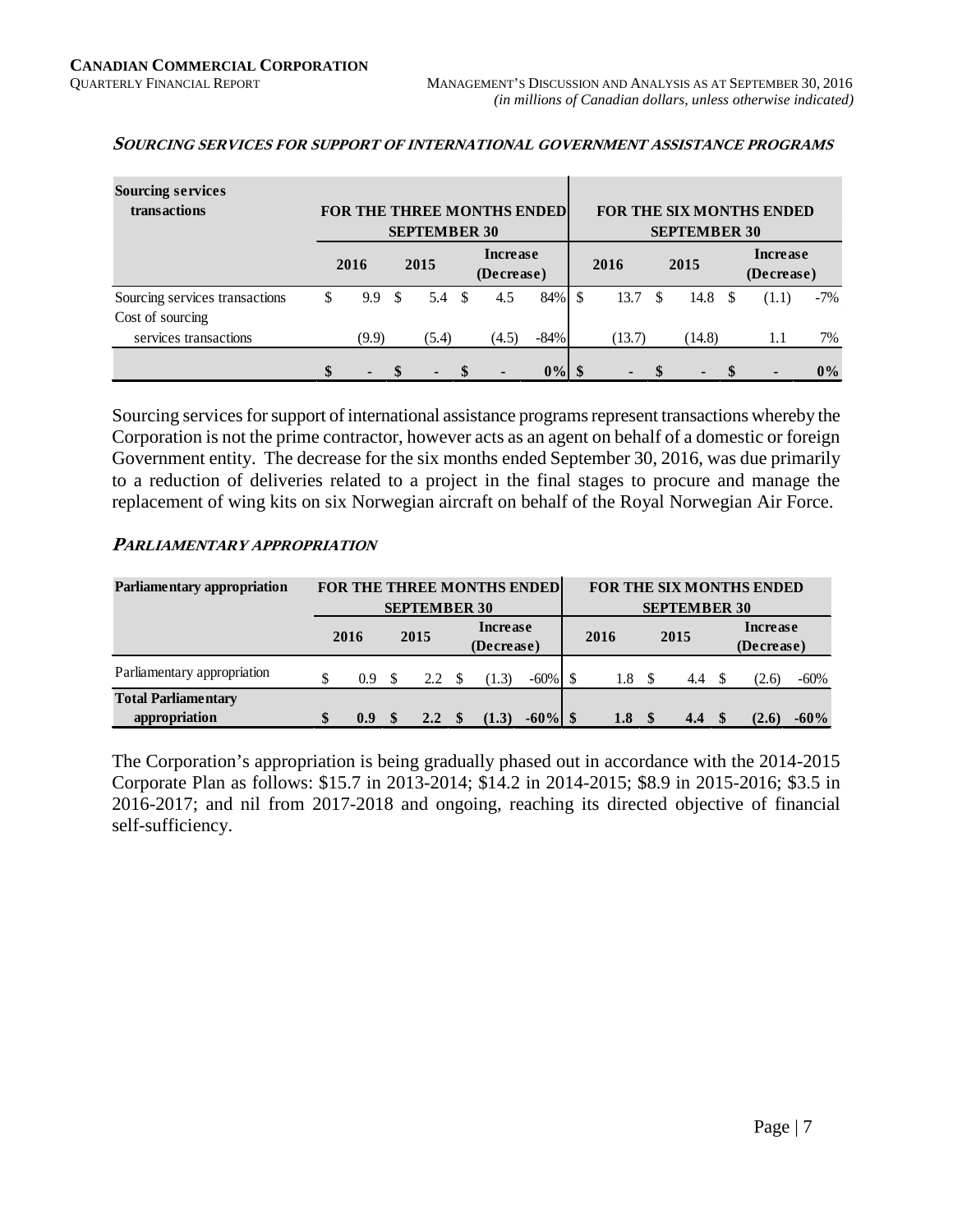# **STATEMENT OF FINANCIAL POSITION DISCUSSION**

#### **SUMMARY**

| <b>Summary - Statement of financial position</b> |                       |      | <b>AS AT</b>      |                        |        |
|--------------------------------------------------|-----------------------|------|-------------------|------------------------|--------|
|                                                  | September 30,<br>2016 |      | March 31,<br>2016 | Increase<br>(Decrease) |        |
| Assets                                           | \$<br>4,473.6         | -\$  | 3,815.8           | \$<br>657.8            | 17%    |
| <b>Liabilities</b>                               | \$<br>4,445.6         | - \$ | 3,787.1           | \$<br>658.5            | 17%    |
| Shareholder's equity:                            |                       |      |                   |                        |        |
| Contributed surplus                              | 10.0                  |      | 10.0              | -                      | 0%     |
| Retained earnings                                | 18.0                  |      | 18.7              | (0.7)                  | $-3%$  |
| <b>Total Shareholder's equity</b>                | \$<br>28.0            | S    | 28.7              | (0.7)                  | $-2\%$ |

As an international trade intermediary, CCC trade-related assets are offset with matching liabilities. Therefore, trade receivables from foreign customers and progress payments to Canadian exporters are normally offset by trade payables and accrued liabilities to Canadian exporters and progress payments from foreign customers, respectively.

#### **ASSETS**

| <b>Assets</b>                           |               | <b>AS AT</b>  |           |   |                 |        |              |
|-----------------------------------------|---------------|---------------|-----------|---|-----------------|--------|--------------|
|                                         | September 30, |               | March 31, |   | <b>Increase</b> |        | $%$ of       |
|                                         | 2016          |               | 2016      |   | (Decrease)      |        | <b>Total</b> |
| Cash                                    | \$<br>75.9    | $\mathcal{S}$ | 85.7      | S | (9.8)           | $-11%$ | 2%           |
| <b>Trade Receivables</b>                | 443.5         |               | 130.8     |   | 312.7           | 239%   | 10%          |
| Advances to Canadian exporters          | 136.6         |               | 473.6     |   | (337.0)         | $-71%$ | 3%           |
| Progress payments to Canadian exporters | 3,814.0       |               | 3,122.1   |   | 691.9           | 22%    | 85%          |
| Property and equipment                  | 3.6           |               | 3.6       |   |                 | $-1\%$ | 0%           |
| <b>Total Assets</b>                     | \$<br>4,473.6 |               | 3,815.8   |   | 657.8           | 17%    | 100%         |

The increase from March 31, 2016 was due to increases in the amount of progress payments to Canadian exporters and trade receivables offset partially by a decrease primarily from advances to Canadian exporters. The net change to the assets resulted primarily from the continued progress work related to the ABP contract.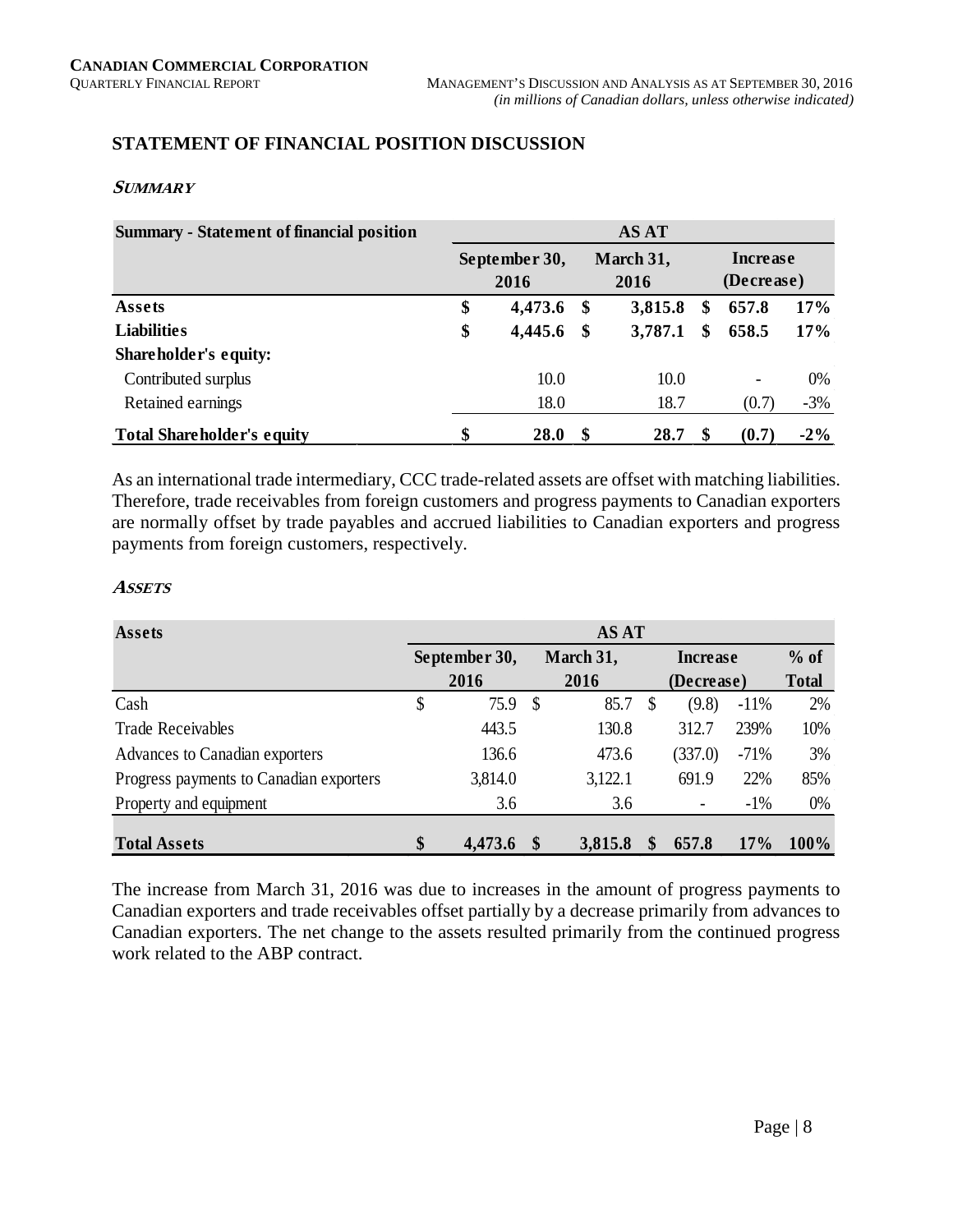# **LIABILITIES**

| <b>Liabilities</b>                       |               | <b>AS AT</b> |           |     |            |        |              |
|------------------------------------------|---------------|--------------|-----------|-----|------------|--------|--------------|
|                                          | September 30, |              | March 31, |     | Increase   |        | $%$ of       |
|                                          | 2016          |              | 2016      |     | (Decrease) |        | <b>Total</b> |
| Trade payables and accrued liabilities   | \$<br>475.4   | - \$         | 162.7     | \$. | 312.7      | 192%   | 11%          |
| Advances from foreign customers          | 150.7         |              | 497.6     |     | (346.9)    | $-70%$ | 3%           |
| Progress payments from foreign customers | 3,814.0       |              | 3,122.1   |     | 691.9      | 22%    | 86%          |
| Deferred lease incentives                | 3.4           |              | 2.7       |     | 0.7        | 28%    | 0%           |
| Employee benefits                        | 2.1           |              | 2.0       |     | 0.1        | 5%     | 0%           |
| <b>Total Liabilities</b>                 | \$<br>4.445.6 |              | 3,787.1   |     | 658.5      | 17%    | 100%         |
|                                          |               |              |           |     |            |        |              |

The increase from March 31, 2016 was due to increases in the amount of progress payments from foreign customers and trade payables and accrued liabilities offset by a decrease primarily from advances from foreign customers. The net change to the liabilities resulted primarily from continued progress work related to the ABP contract.

#### **SIGNIFICANT TRANSACTIONS IN ASSETS AND LIABILITIES**

Given the back to back nature of CCC's contracting with foreign customers and Canadian exporters, movements in assets and liabilities are closely related and mostly offset one another.

The net increase in trade receivables and trade payables from March 31, 2016 was due to the recording of accrued receivable and payable transactions related to the ABP to reflect progress work to date.

Contractually, progress payments from foreign customers are required to flow through in their entirety to the Canadian exporter. Of the total progress payments to Canadian exporters and from foreign customers, \$3,690.9 or 97% related to continued progress work on the ABP contract.

Of the advances from foreign customers and advances to Canadian exporters, \$78.3 or 52% and 57% respectively was related to the ABP contract. Another \$59.5 was related to projects under the GDS and ICB business lines. Of the \$59.5 advances from foreign customers, \$58.3 were passed on to Canadian exporters. Contractually, advances are not offered on DPSA contracts. For all other contracts, CCC's risk mitigation practices require that for most projects CCC hold back some advance payments made by foreign customers and release them to Canadian exporters as delivery obligations are fulfilled. As a result, period-over-period variations will occur.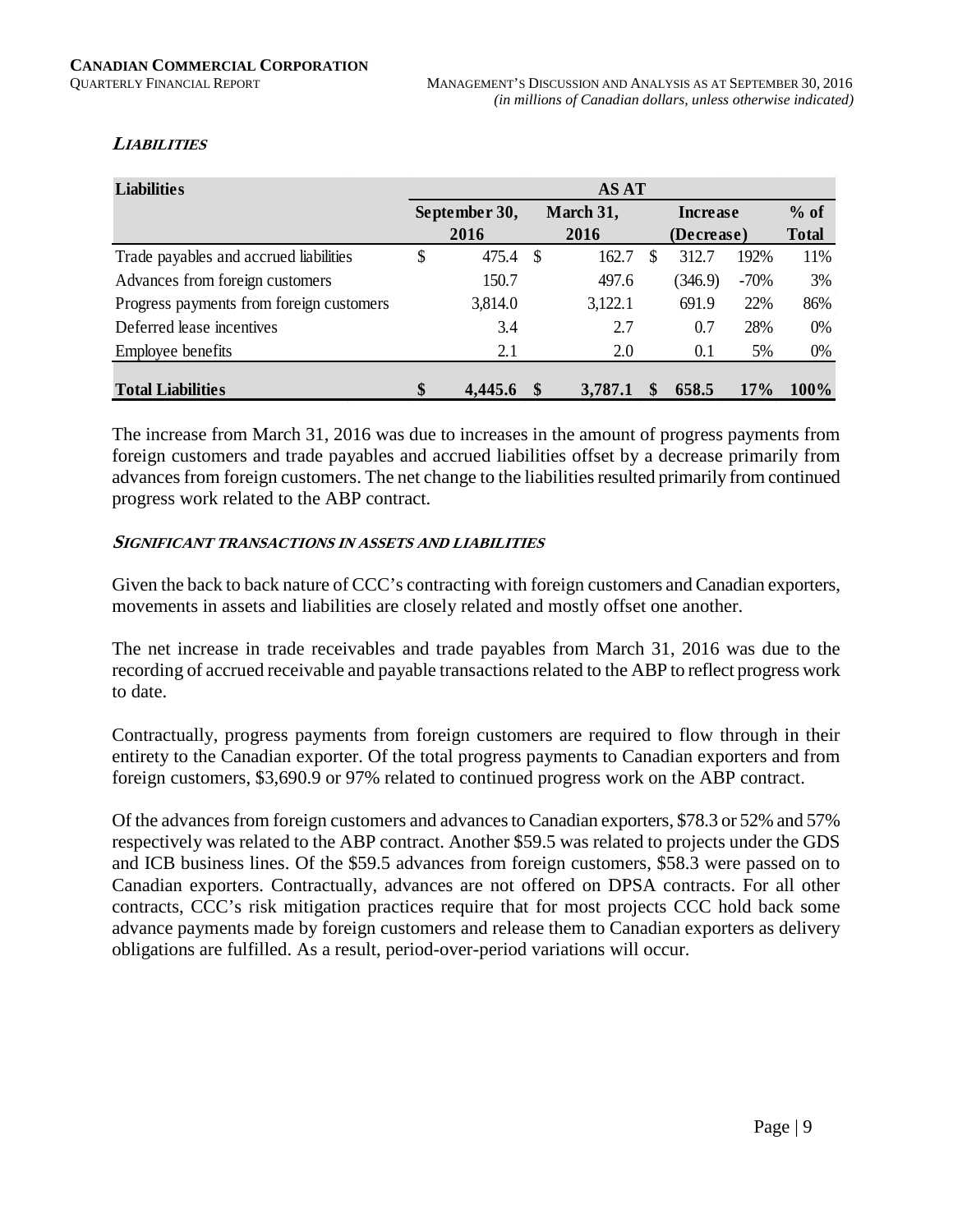| <b>Summary - Statement</b><br>of cash flows |                   |               | <b>SEPTEMBER 30</b> | <b>FOR THE THREE MONTHS ENDED</b> |            |                          |       |    | <b>FOR THE SIX MONTHS ENDED</b><br><b>SEPTEMBER 30</b> |                |                                |
|---------------------------------------------|-------------------|---------------|---------------------|-----------------------------------|------------|--------------------------|-------|----|--------------------------------------------------------|----------------|--------------------------------|
|                                             | 2016              |               | 2015                | <b>Increase</b><br>(Decrease)     |            | 2016                     | 2015  |    | <b>Increase</b><br>(Decrease)                          |                | $%$ of<br><b>Total</b><br>2016 |
| Operating activities                        | \$<br>(10.9)      | <sup>\$</sup> | $(16.7)$ \$         | 5.8                               | $-34%$     | $(10.2)$ \$              | 6.1   | S. | (16.3)                                                 | $-269%$        | 104%                           |
| Investing activities                        | ٠                 |               | (0.8)               | 0.8                               | $-98%$     | $\overline{\phantom{a}}$ | (0.8) |    | 0.8                                                    | $-98%$         | 0%                             |
| Effect of exchange rate                     |                   |               |                     |                                   |            |                          |       |    |                                                        |                |                                |
| changes on cash                             | 0.6               |               | 0.3                 | 0.3                               | 107%       | 0.4                      | 0.7   |    | (0.3)                                                  | $-44%$         | $-4%$                          |
| Net increase (decrease)                     |                   |               |                     |                                   |            |                          |       |    |                                                        |                |                                |
| in cash                                     | \$<br>$(10.3)$ \$ |               | $(17.2)$ \$         | 6.9                               | $-40\%$ \$ | $(9.8)$ \$               | 6.0   |    |                                                        | $(15.8) -265%$ | $100\%$                        |

# **STATEMENT OF CASH FLOWS DISCUSSION**

Under the DPSA program, the Corporation generally pays its Canadian exporters within 30 days of receipt of an invoice and substantiating documentation according to the terms and conditions of the contract. Consequently, the Corporation may use its own cash to pay Canadian exporters on the 30<sup>th</sup> day funding its trade receivables in instances where there are collection delays and payment is not received from the DPSA customer until beyond the 30 days. On certain contracts (generally outside of the DPSA program), the Corporation pays its Canadian exporters within five business days after CCC receives payment from the foreign customer. Depending on the timing of receipts compared to payments, these transactions often cross reporting periods and can cause variations in cash flows from one period to the next. In these instances, cash is momentarily provided to the operation at the end of one period until the payment is made to the Canadian exporter, as stipulated in the contract, early in the next period.

The decrease is due to the general timing of receipts from foreign customers compared to payments made to Canadian exporters related to the Corporation's main operating activities.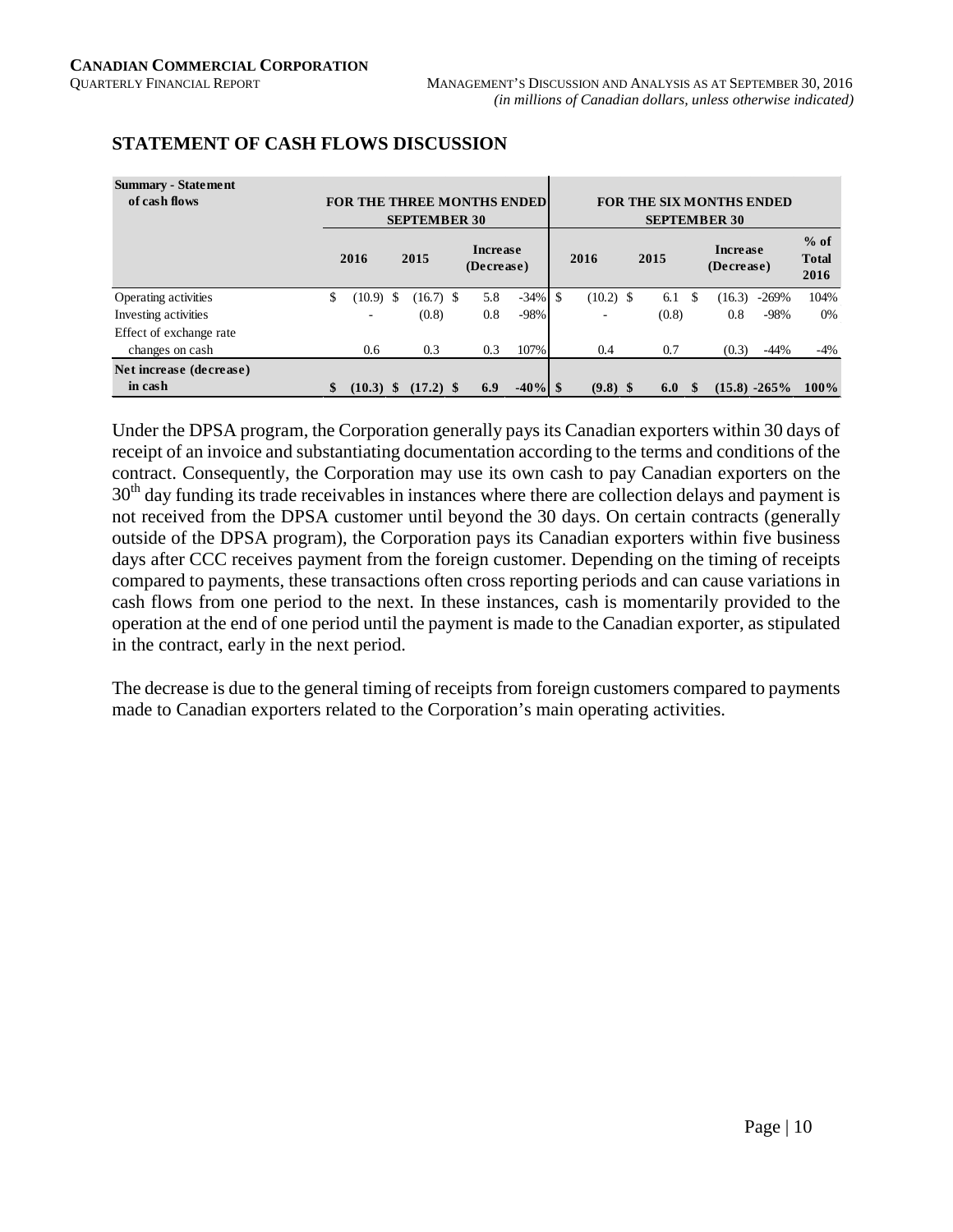### **COMPARISON OF FINANCIAL RESULTS TO THE 2016-2017 TO 2020-2021 CORPORATE PLAN**

| Statement of comprehensive income              |                                        | 2016-2017                                      |              |                 |            |
|------------------------------------------------|----------------------------------------|------------------------------------------------|--------------|-----------------|------------|
|                                                | <b>Actual</b><br>September 30,<br>2016 | <b>Corporate Plan</b><br>September 30,<br>2016 |              | <b>Variance</b> | % Variance |
| <b>Revenues</b>                                |                                        |                                                |              |                 |            |
| Commercial trading transactions                |                                        |                                                |              |                 |            |
| - prime contracts                              | \$<br>$1,193.4$ \$                     | 989.9                                          | $\mathbb{S}$ | 203.5           | 21%        |
| Less: Cost of commercial trading transactions  |                                        |                                                |              |                 |            |
| - prime contracts                              | (1,193.4)                              | (989.9)                                        |              | (203.5)         | $-21%$     |
| Fees for service                               | 10.8                                   | 10.2                                           |              | 0.6             | 5%         |
| Other income                                   | 0.4                                    | 0.2                                            |              | 0.2             | 193%       |
| Finance income, net                            | 0.2                                    | 0.2                                            |              |                 | $-3%$      |
| Gain (Loss) on foreign exchange                |                                        |                                                |              |                 | 100%       |
|                                                | 11.4                                   | 10.6                                           |              | 0.8             | 8%         |
| <b>Expenses</b>                                |                                        |                                                |              |                 |            |
| Administrative expenses                        | 13.8                                   | 16.2                                           |              | 2.4             | 15%        |
| Contract remediation expenses                  |                                        | 0.4                                            |              | 0.4             | 100%       |
|                                                | 13.8                                   | 16.6                                           |              | 2.8             | 17%        |
| Sourcing services for support of international |                                        |                                                |              |                 |            |
| Government assistance programs                 |                                        |                                                |              |                 |            |
| Sourcing services transactions                 | 13.7                                   | 15.6                                           |              | (1.9)           | $-12%$     |
| Less: Cost of sourcing services transactions   | (13.7)                                 | (15.6)                                         |              | 1.9             | 12%        |
|                                                |                                        |                                                |              |                 | $0\%$      |
| Net loss before Parliamentary appropriation    | (2.4)                                  | (6.0)                                          |              | 3.6             | 60%        |
| Parliamentary appropriation                    | 1.8                                    | 1.8                                            |              |                 | 0%         |
| <b>Net loss</b>                                | \$<br>$(0.6)$ \$                       | $(4.2)$ \$                                     |              | 3.6             | 85%        |

The \$3.5 favourable variance compared to corporate plan resulted from a combination of recording higher fees for service and incurring lower expenses than originally anticipated for the six months ended September 30, 2016.

ABP commercial trading transactions contributed a favourable variance of \$283.1 which was offset by a net \$79.6 unfavourable variance spread across the other business lines and programs. The favourable ABP result was realized due to an accelerated level of progress work than initially expected for the six month period ended September 30, 2016. The unfavourable result across the other business lines and programs is due to the lower level of GDS and ICB contracts signed in 2015-16 and so far into 2016-17 as delays have been encountered in the signing and/or effectivity of certain projects.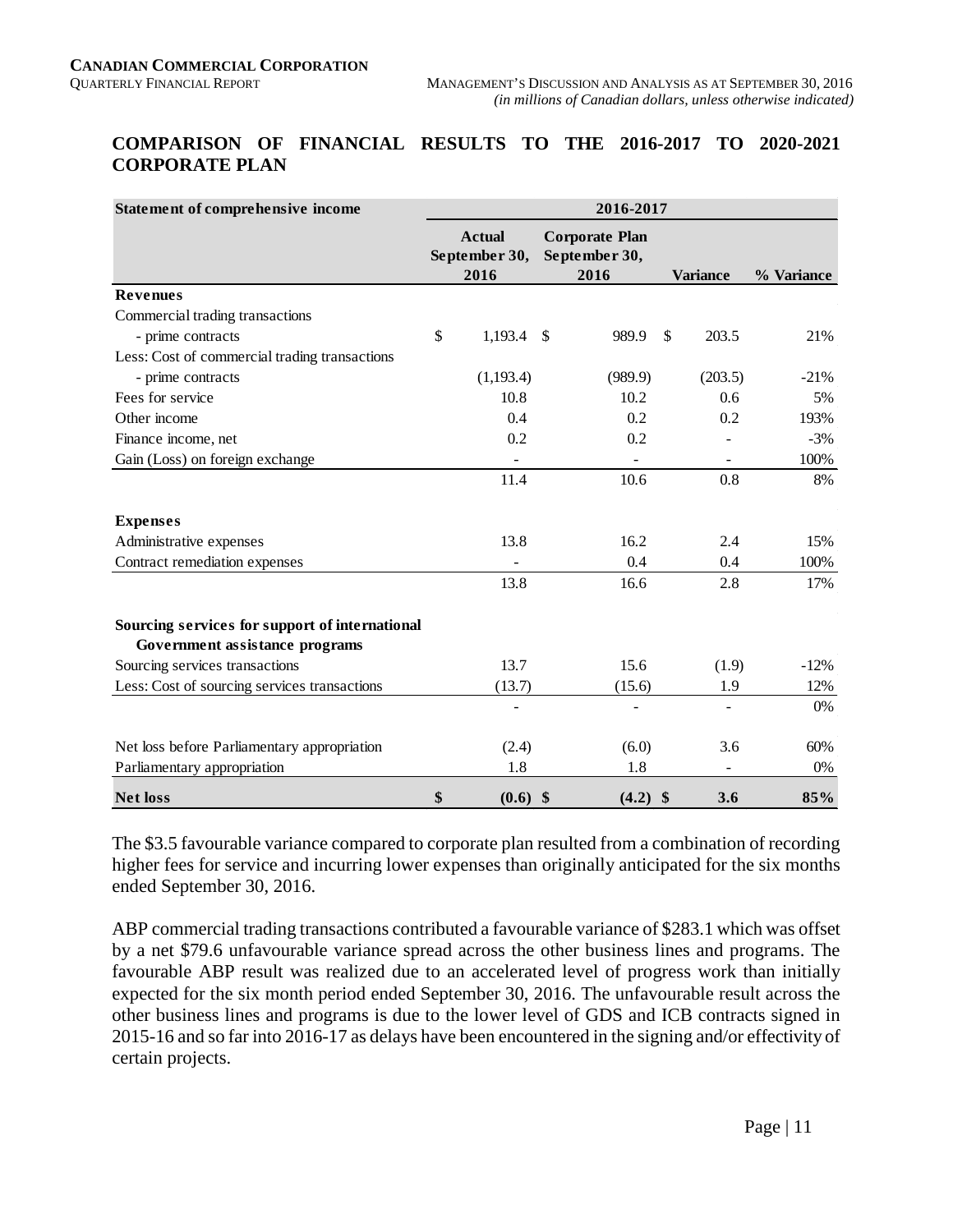As fees for service are earned as contract work is delivered or completed, and are largely commensurate with commercial trading transactions, a similar result was realized. ABP fees for service contributed a favourable variance of \$1.8 which was offset by a net \$1.3 unfavourable variance spread across the other business lines and programs.

The Corporation manages exchange gains and losses through monitoring and maintaining its exposed foreign currency balances at negligible levels and does not budget for gains or losses on foreign exchange. The Corporation's exposed U.S. currency balance of \$0.7 represents less than 0.03% of its U.S. denominated assets.

Administrative expenses are paid primarily in Canadian dollars and, as such, are not impacted by foreign exchange fluctuations.

The favourable variance related to administrative expenses resulted primarily from:

- (1) Savings realized through efficiencies related to the China Offices Program;
- (2) Expenses that have not occurred to date as originally planned due to delays encountered in the establishment of foreign representative offices;
- (3) Expenses that have not occurred to date as originally planned related to managing the ABP contract; and
- (4) Savings realized due to numerous staff vacancies at various times during the year.

| Statement of comprehensive income | FOR YEAR ENDED MARCH 31, 2017 |  |                       |  |                          |            |  |  |  |  |
|-----------------------------------|-------------------------------|--|-----------------------|--|--------------------------|------------|--|--|--|--|
|                                   | Forecast                      |  | <b>Corporate Plan</b> |  | Variance                 | % Variance |  |  |  |  |
| Revenues                          | 25.4                          |  | 29.8                  |  | (4.4)                    | $-15%$     |  |  |  |  |
| Expenses                          | (30.4)                        |  | (33.2)                |  | 2.8                      | 9%         |  |  |  |  |
| Parliamentary appropriation       | 3.5                           |  | 3.5                   |  | $\overline{\phantom{0}}$ | 0%         |  |  |  |  |
| Net profit (loss)                 | $(1.5)$ \$                    |  | 0.1                   |  | (1.6)                    | $-1932\%$  |  |  |  |  |

# **2016-2017 FORECAST**

Based on results as at September 30, 2016 and anticipated trend in operational activities, the Corporation is expecting to incur a net loss of \$1.5 compared to the net profit amount established in the 2016-17 Corporate Plan which is pending approval from the Government of Canada.

Although expenses which are prudently managed are forecast to be 9% below the Corporate Plan budgeted amount, the expected savings will be more than offset by a 15% shortfall in revenues due to contract signing and delivery delays encountered. Due to the Government-to-Government nature of CCC's business, many variables impact the Corporation's ability to sign contracts and CCC adeptly partners with Canadian suppliers to manage these variables in the interest of generating exports.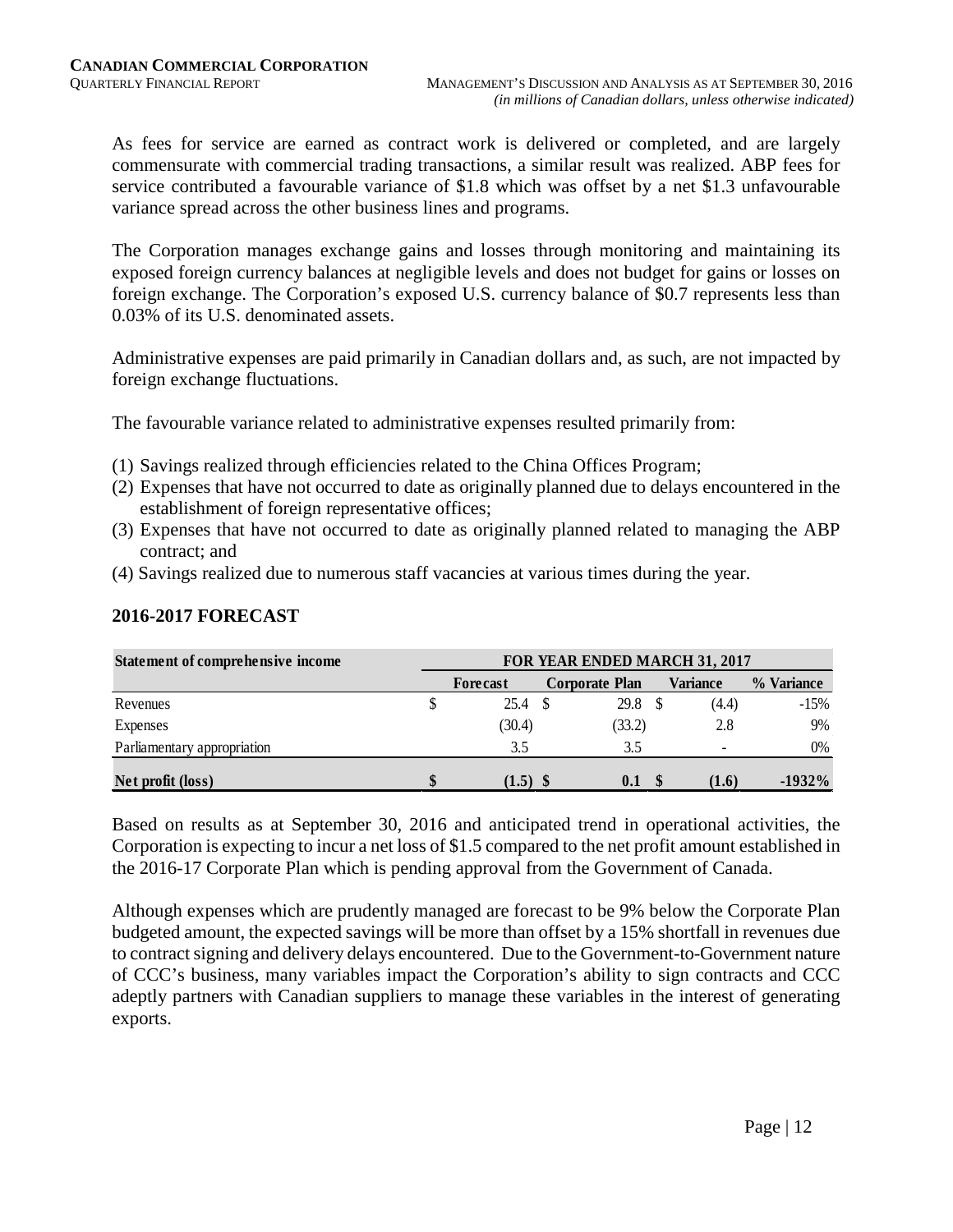## **CCC'S COMMITMENT TO PERFORMANCE AND RISK MANAGEMENT**

CCC manages various risks as it undertakes to fulfill its mandate of promoting and facilitating international trade on behalf of Canadian exporters. The strategy for managing these risks is discussed in detail in the Corporation's fiscal 2015-2016 Annual Report and 2016-2017 Corporate Plan Summary.

There are no significant changes, new risks or uncertainties identified during the three and six months period ended September 30, 2016 as compared to those previously reported or discussed.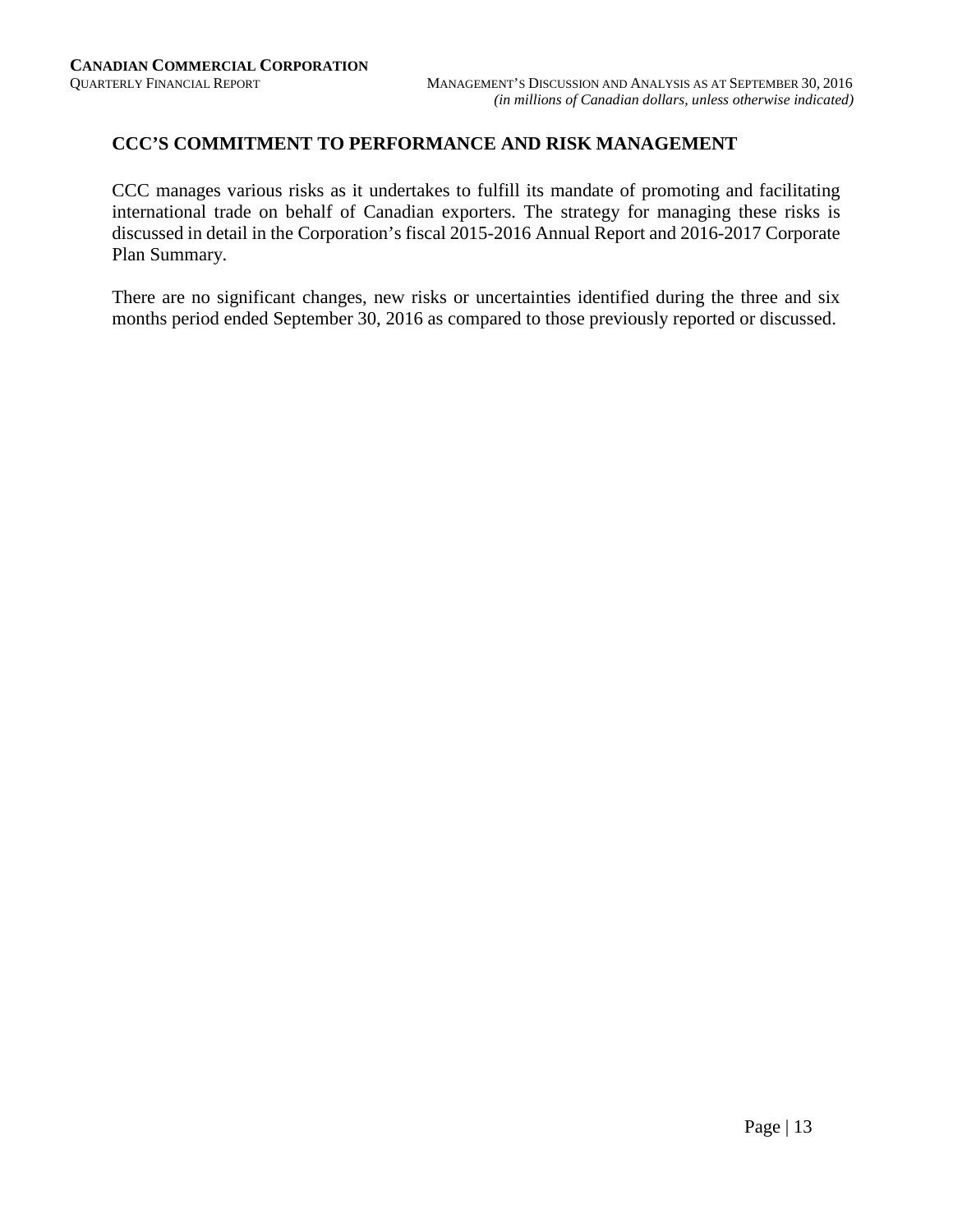# **Management Responsibility**

Management is responsible for the preparation and fair presentation of these quarterly financial statements in accordance with the Treasury Board of Canada Standard on Quarterly Financial Reports for Crown Corporations and for such internal controls as Management determines is necessary to enable the preparation of quarterly financial statements that are free from material misstatement. Management is also responsible for ensuring all other information in this quarterly financial report is consistent, where appropriate, with the quarterly financial statements. These quarterly financial statements have not been audited or reviewed by an external auditor.

Based on our knowledge, these unaudited quarterly financial statements present fairly, in all material respects, the financial position, results of operations and cash flows of the corporation, as at the date of and for the periods presented in the quarterly financial statements.

Mahhal-

Martin Zablocki Ernie Briard

President and Chief Executive Officer Vice-President, Corporate Services and Chief Financial Officer

Ottawa, Canada November 14, 2016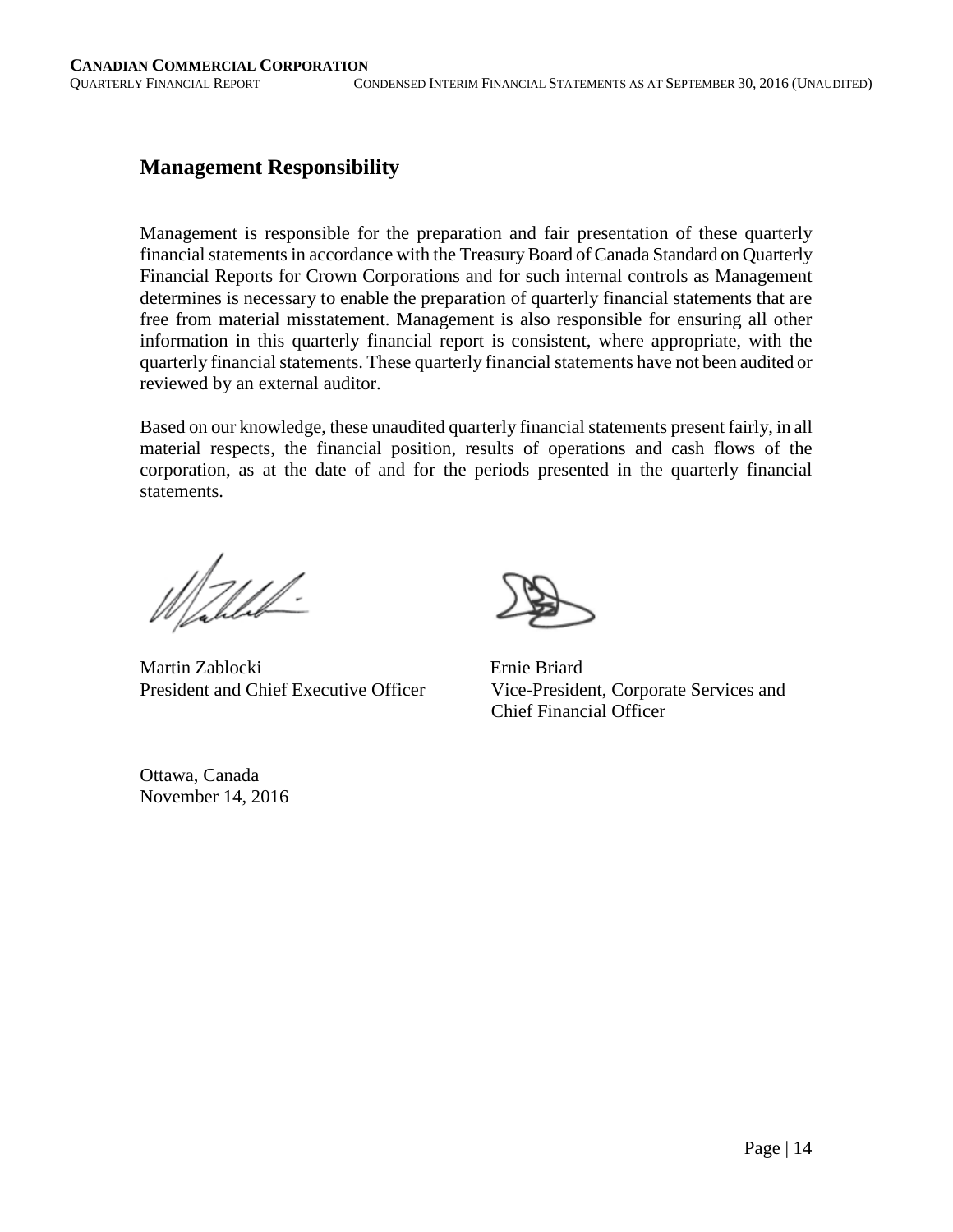|                                                        | September 30,   | March 31,     |           |  |  |
|--------------------------------------------------------|-----------------|---------------|-----------|--|--|
| As at (in thousands of Canadian dollars)               | 2016            | 2016          |           |  |  |
| <b>ASSETS</b>                                          |                 |               |           |  |  |
| <b>Current assets</b>                                  |                 |               |           |  |  |
| Cash (note 4)                                          | \$<br>75,851    | $\mathcal{S}$ | 85,670    |  |  |
| Trade receivables (notes 5 and 8)                      | 443,511         |               | 130,779   |  |  |
| Advances to Canadian exporters                         | 136,608         |               | 473,609   |  |  |
| Progress payments to Canadian exporters                | 3,813,999       |               | 3,122,080 |  |  |
|                                                        | 4,469,969       |               | 3,812,138 |  |  |
| <b>Non-current assets</b>                              |                 |               |           |  |  |
| Property and equipment                                 | 3,587           |               | 3,630     |  |  |
|                                                        | \$<br>4,473,556 | \$            | 3,815,768 |  |  |
| <b>LIABILITIES</b>                                     |                 |               |           |  |  |
| <b>Current liabilities</b>                             |                 |               |           |  |  |
| Trade payables and accrued liabilities (notes 5 and 8) | \$<br>475,259   | $\mathcal{S}$ | 162,722   |  |  |
| Advances from foreign customers                        | 150,709         |               | 497,597   |  |  |
| Progress payments from foreign customers               | 3,813,999       |               | 3,122,080 |  |  |
| <b>Employee benefits</b>                               | 255             |               | 243       |  |  |
|                                                        | 4,440,222       |               | 3,782,642 |  |  |
| <b>Non-current liabilities</b>                         |                 |               |           |  |  |
| Deferred lease incentives                              | 3,437           |               | 2,690     |  |  |
| Employee benefits                                      | 1,858           |               | 1,767     |  |  |
|                                                        | 4,445,517       |               | 3,787,099 |  |  |
| <b>SHAREHOLDER'S EQUITY</b>                            |                 |               |           |  |  |
| Contributed surplus                                    | 10,000          |               | 10,000    |  |  |
| Retained earnings                                      | 18,039          |               | 18,669    |  |  |
|                                                        | 28,039          |               | 28,669    |  |  |
|                                                        | \$<br>4,473,556 | \$            | 3,815,768 |  |  |

# Statement of Financial Position (Unaudited)

Guarantees (note 13)

*The accompanying notes are an integral part of the financial statements.* Authorized for issue on November 14, 2016

**Martin Zablocki Ernie Briard** 



President and Vice-President, Corporate Services and Chief Executive Officer Chief Financial Officer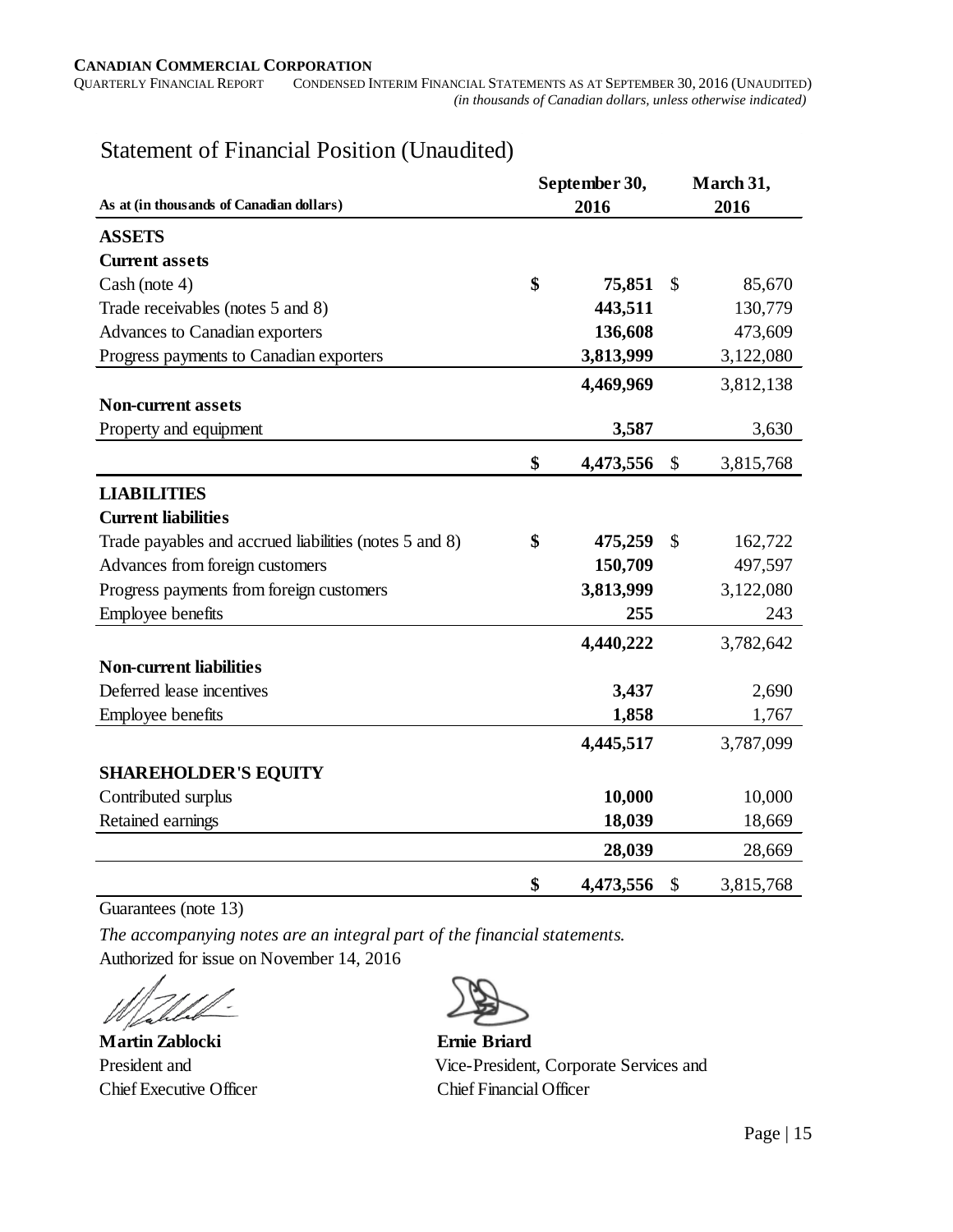# Statement of Comprehensive Income (Unaudited)

|                                                          | For the three months       |                    | For the six months         |             |
|----------------------------------------------------------|----------------------------|--------------------|----------------------------|-------------|
| (in thousands of Canadian dollars)                       | ended September 30<br>2016 | 2015               | ended September 30<br>2016 | 2015        |
| <b>REVENUES</b>                                          |                            |                    |                            |             |
| Commercial trading transactions                          |                            |                    |                            |             |
| - prime contracts (note 7)                               | \$<br>611,003              | \$688,214          | \$1,193,376                | \$1,351,438 |
| Less: cost of commercial trading transactions            |                            |                    |                            |             |
| - prime contracts                                        | (611,003)                  | (688, 214)         | (1, 193, 376)              | (1,351,438) |
| Fees for service (note 7)                                | 5,139                      | 7,691              | 10,738                     | 15,019      |
| Other income (note 7)                                    | 331                        | 157                | 444                        | 275         |
| Finance income, net (note 9)                             | 106                        | 67                 | 212                        | 161         |
| Gain on foreign exchange                                 | 30                         | 305                | 17                         | 744         |
|                                                          | 5,606                      | 8,220              | 11,411                     | 16,199      |
| <b>EXPENSES</b>                                          |                            |                    |                            |             |
| Administrative expenses (note 10)                        | 6,430                      | 8,713              | 13,796                     | 17,066      |
| Contract remediation expenses                            |                            | 139                |                            | 156         |
|                                                          | 6,430                      | 8,852              | 13,796                     | 17,222      |
| <b>SOURCING SERVICES FOR SUPPORT OF</b>                  |                            |                    |                            |             |
| <b>INTERNATIONAL GOVERNMENT</b>                          |                            |                    |                            |             |
| <b>ASSISTANCE PROGRAMS</b>                               |                            |                    |                            |             |
| Sourcing services transactions (note 7)                  | 9,898                      | 5,373              | 13,719                     | 14,804      |
| Less: cost of sourcing services transactions             | (9,898)                    | (5,373)            | (13,719)                   | (14, 804)   |
|                                                          |                            |                    |                            |             |
| Net loss before Parliamentary appropriation              | (824)                      | (632)              | (2,385)                    | (1,023)     |
| Parliamentary appropriation (note 11)                    | 877                        | 2,220              | 1,755                      | 4,440       |
| <b>NET PROFIT (LOSS)</b>                                 | \$<br>53 $\sqrt{3}$        | $1,588$ \$         | $(630)$ \$                 | 3,417       |
| <b>OTHER COMPREHENSIVE INCOME (LOSS)</b>                 |                            |                    |                            |             |
| ITEMS THAT WILL NOT BE RECLASSIFIED TO NET PROFIT (LOSS) |                            |                    |                            |             |
| Actuarial gain (loss) on                                 |                            |                    |                            |             |
| employee benefits obligation                             |                            |                    |                            |             |
| TOTAL COMPREHENSIVE INCOME (LOSS) \$                     | 53                         | - \$<br>$1,588$ \$ | $(630)$ \$                 | 3,417       |

*The accompanying notes are an integral part of the financial statements.*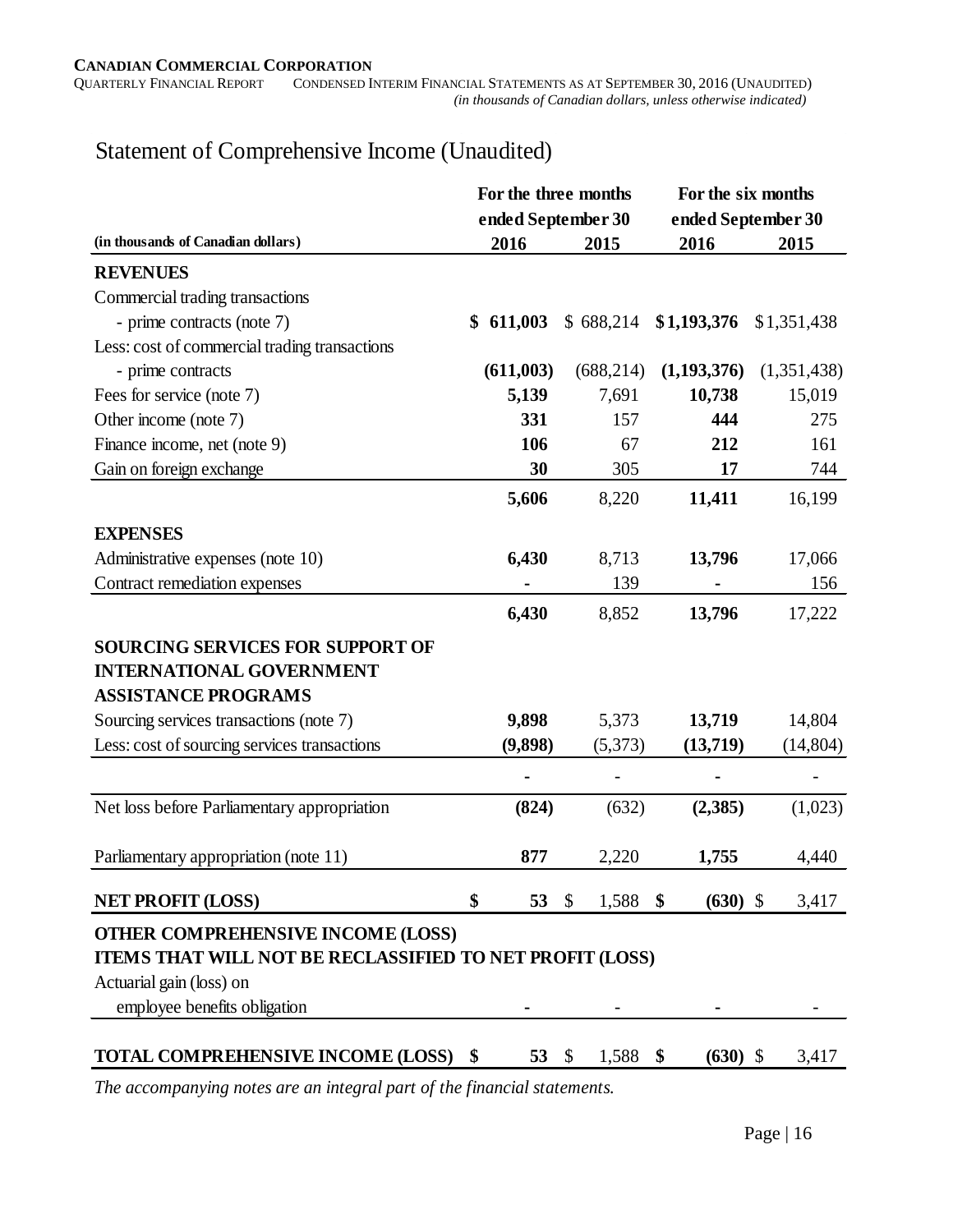# Statement of Changes in Equity (Unaudited)

| For the three and six months ended September 30, 2016<br>(in thousands of Canadian dollars) | <b>Contributed</b><br><b>Surplus</b> |        |    | <b>Retained</b><br><b>Earnings</b> | <b>Total</b> |        |  |
|---------------------------------------------------------------------------------------------|--------------------------------------|--------|----|------------------------------------|--------------|--------|--|
| <b>BALANCE JUNE 30, 2016</b>                                                                | \$                                   | 10,000 | \$ | 17,986                             | \$           | 27,986 |  |
| Net profit                                                                                  |                                      |        |    | 53                                 |              | 53     |  |
| <b>BALANCE SEPTEMBER 30, 2016</b>                                                           | \$                                   | 10,000 | \$ | 18,039                             | \$           | 28,039 |  |
| <b>BALANCE MARCH 31, 2016</b>                                                               | \$                                   | 10,000 | \$ | 18,669                             | \$           | 28,669 |  |
| Net loss                                                                                    |                                      |        |    | (630)                              |              | (630)  |  |
| <b>BALANCE SEPTEMBER 30, 2016</b>                                                           | \$                                   | 10,000 | \$ | 18,039                             | \$           | 28,039 |  |

| For the three and six months ended September 30, 2015 |               | <b>Contributed</b> |              | <b>Retained</b> |               |              |
|-------------------------------------------------------|---------------|--------------------|--------------|-----------------|---------------|--------------|
| (in thousands of Canadian dollars)                    |               | <b>Surplus</b>     |              | <b>Earnings</b> |               | <b>Total</b> |
|                                                       |               |                    |              |                 |               |              |
| <b>BALANCE JUNE 30, 2015</b>                          | \$            | 10,000             | $\mathbb{S}$ | 12,530          | $\mathbb{S}$  | 22,530       |
| Net profit                                            |               |                    |              | 1,588           |               | 1,588        |
| <b>BALANCE SEPTEMBER 30, 2015</b>                     | \$            | 10,000             | \$           | 14,118          | \$            | 24,118       |
| <b>BALANCE MARCH 31, 2015</b>                         | $\mathcal{S}$ | 10,000             | $\mathbb{S}$ | 10,701          | $\mathcal{S}$ | 20,701       |
| Net profit                                            |               |                    |              | 3,417           |               | 3,417        |
| <b>BALANCE SEPTEMBER 30, 2015</b>                     | \$            | 10,000             | \$           | 14,118          | \$            | 24,118       |

*The accompanying notes are an integral part of the financial statements.*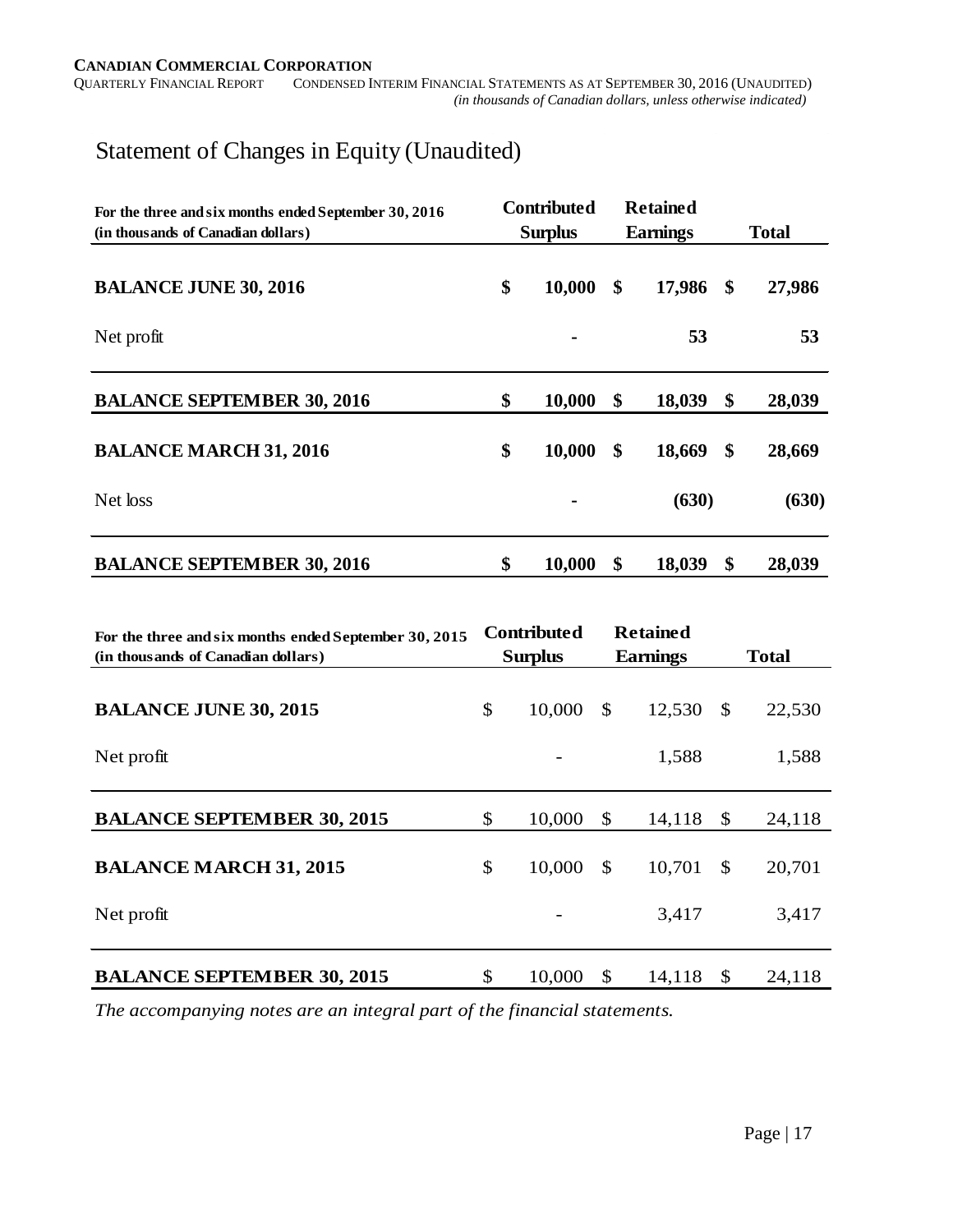# Statement of Cash Flows (Unaudited)

|                                                                        | For the three months |                        | For the six months |            |  |  |
|------------------------------------------------------------------------|----------------------|------------------------|--------------------|------------|--|--|
|                                                                        |                      | ended September 30     | ended September 30 |            |  |  |
| (in thousands of Canadian dollars)                                     | 2016                 | 2015                   | 2016               | 2015       |  |  |
| <b>OPERATING ACTIVITIES</b>                                            |                      |                        |                    |            |  |  |
| Net profit (loss)                                                      | \$<br>53             | 1,588<br>$\mathcal{S}$ | \$<br>$(630)$ \$   | 3,417      |  |  |
| Adjustments to determine net cash from (used in) operating activities: |                      |                        |                    |            |  |  |
| Depreciation                                                           | 101                  | 995                    | 202                | 1,140      |  |  |
| Employee benefit expense                                               | 52                   | 13                     | 103                | 26         |  |  |
| Gain on foreign exchange                                               | (631)                | (305)                  | (420)              | (744)      |  |  |
| Deferred lease incentives                                              | 306                  |                        | 612                |            |  |  |
| Change in working capital:                                             |                      |                        |                    |            |  |  |
| (Increase) decrease in trade and other receivables                     | (328, 716)           | (15,253)               | (312, 732)         | 26,655     |  |  |
| Decrease (increase) in advances to Canadian exporters                  | 3,131                | (461, 019)             | 337,001            | (103, 975) |  |  |
| (Increase) in progress payments to Canadian exporters                  | (332, 594)           | (375, 587)             | (691, 919)         | (672, 108) |  |  |
| Increase (decrease) in trade payables and accrued liabilities          | 323,271              | 3,072                  | 312,527            | (11,050)   |  |  |
| (Decrease) increase in advances from foreign customers                 | (8,533)              | 454,207                | (346, 888)         | 90,596     |  |  |
| Increase in progress payments from foreign customers                   | 332,594              | 375,587                | 691,919            | 672,108    |  |  |
| Cash provided by (used) in operating activities                        | (10,966)             | (16,702)               | (10,225)           | 6,065      |  |  |
| <b>INVESTING ACTIVITIES</b>                                            |                      |                        |                    |            |  |  |
| Acquisitions of property and equipment                                 | (14)                 | (849)                  | (14)               | (849)      |  |  |
| Cash used in investing activities                                      | (14)                 | (849)                  | (14)               | (849)      |  |  |
| Effect of exchange rate changes on cash                                | 631                  | 305                    | 420                | 744        |  |  |
|                                                                        |                      |                        |                    |            |  |  |
| Net increase (decrease) in cash                                        | (10, 349)            | (17,246)               | (9, 819)           | 5,960      |  |  |
| Cash at the beginning of period                                        | 86,200               | 87,820                 | 85,670             | 64,614     |  |  |
|                                                                        |                      |                        |                    |            |  |  |
| Cash at the end of period                                              | \$75,851             | \$70,574               | \$75,851           | \$70,574   |  |  |

*The accompanying notes are an integral part of the financial statements.*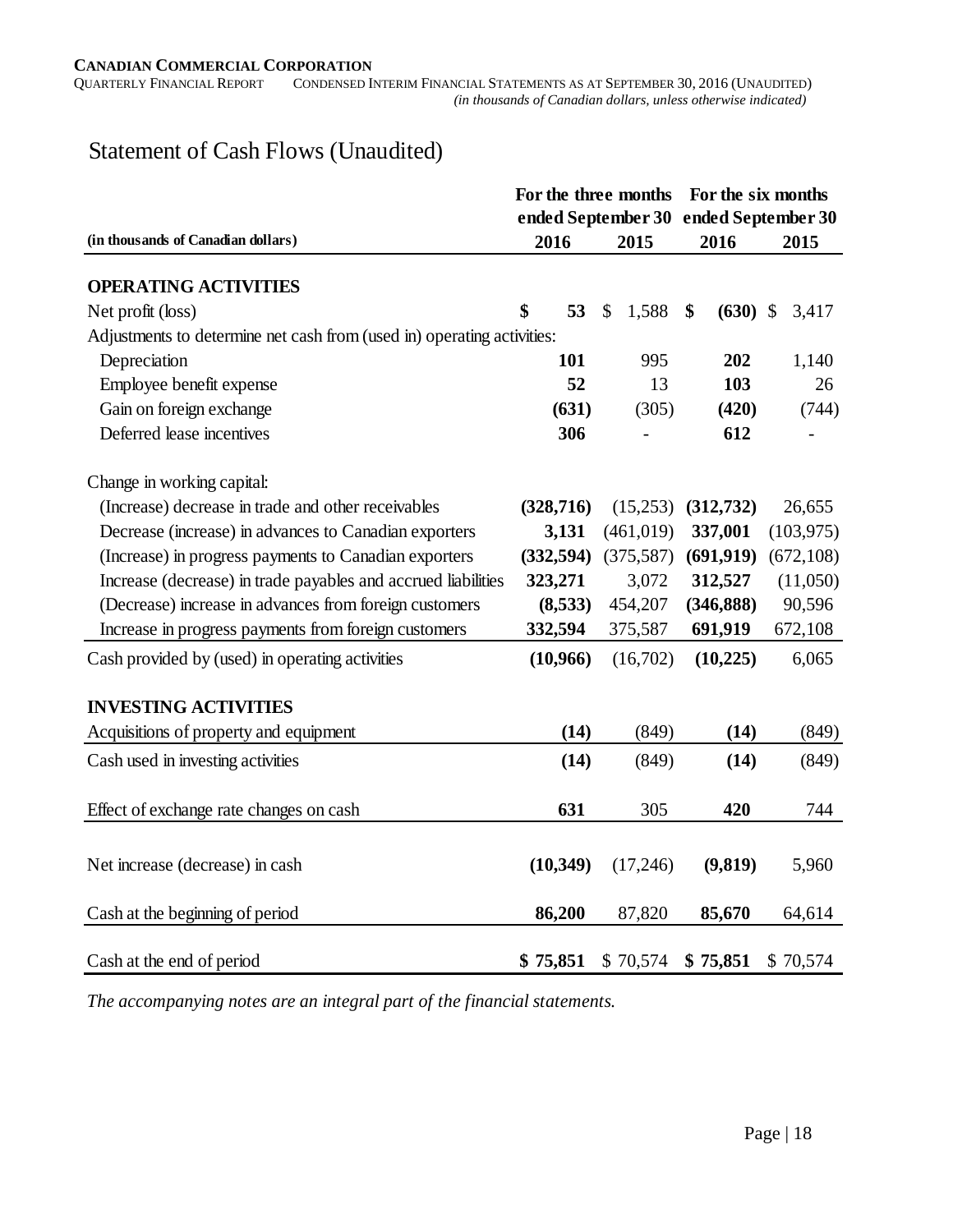# **Notes to Financial Statements**

#### **September 30, 2016**

#### **1. Nature, organization and funding**

The Canadian Commercial Corporation (the "Corporation") was established in 1946 by the *Canadian Commercial Corporation Act* (the "Act"), is wholly owned by the Government of Canada and is an agent Crown corporation listed in Part I of Schedule III of the *Financial Administration Act*. The Corporation is domiciled in Canada with a head office located at 350 Albert Street, Ottawa, Ontario. The Corporation operates primarily in Canada with representation in Asia and South America.

The Corporation acts as the prime contracting agency when foreign governments, international organizations, or foreign private sector buyers wish to purchase products and services from Canada through the Canadian Government. The Corporation enters into contracts with these foreign customers and into corresponding supply contracts with Canadian exporters. Additionally, the Corporation enters into sourcing services agreements to procure goods and services for international end use on behalf of Canadian and foreign governments.

The Corporation's operations are funded primarily by fees for service, and a parliamentary appropriation.

In September 2008, the Corporation, together with a number of other Crown corporations, was issued a directive (P.C. 2008-1598) pursuant to Section 89 of the *Financial Administration Act*, entitled *Order giving a direction to parent Crown corporations involved in commercial lending to give due consideration to the personal integrity of those they lend to or provide benefits to in accordance with Government's policy to improve the accountability and integrity of federal institutions*. The Corporation implemented the directive effective January 1, 2010.

In July 2015, the Corporation was issued a directive (P.C. 2015-1110) pursuant to section 89 of the *Financial Administration Act* to align its travel, hospitality, conference and event expenditure policies, guidelines and practices with Treasury Board policies, directives and related instruments on travel, hospitality, conference and event expenditures in a manner that is consistent with its legal obligations, and to report on the implementation of this directive in the Corporation's next corporate plan. The Corporation has undertaken a detailed review of its existing policies regarding travel, hospitality, conferences and events, as well as the approach to public disclosure of this information and has implemented the directive in fiscal 2016-2017.

The Corporation is not subject to the provisions of the *Income Tax Act*.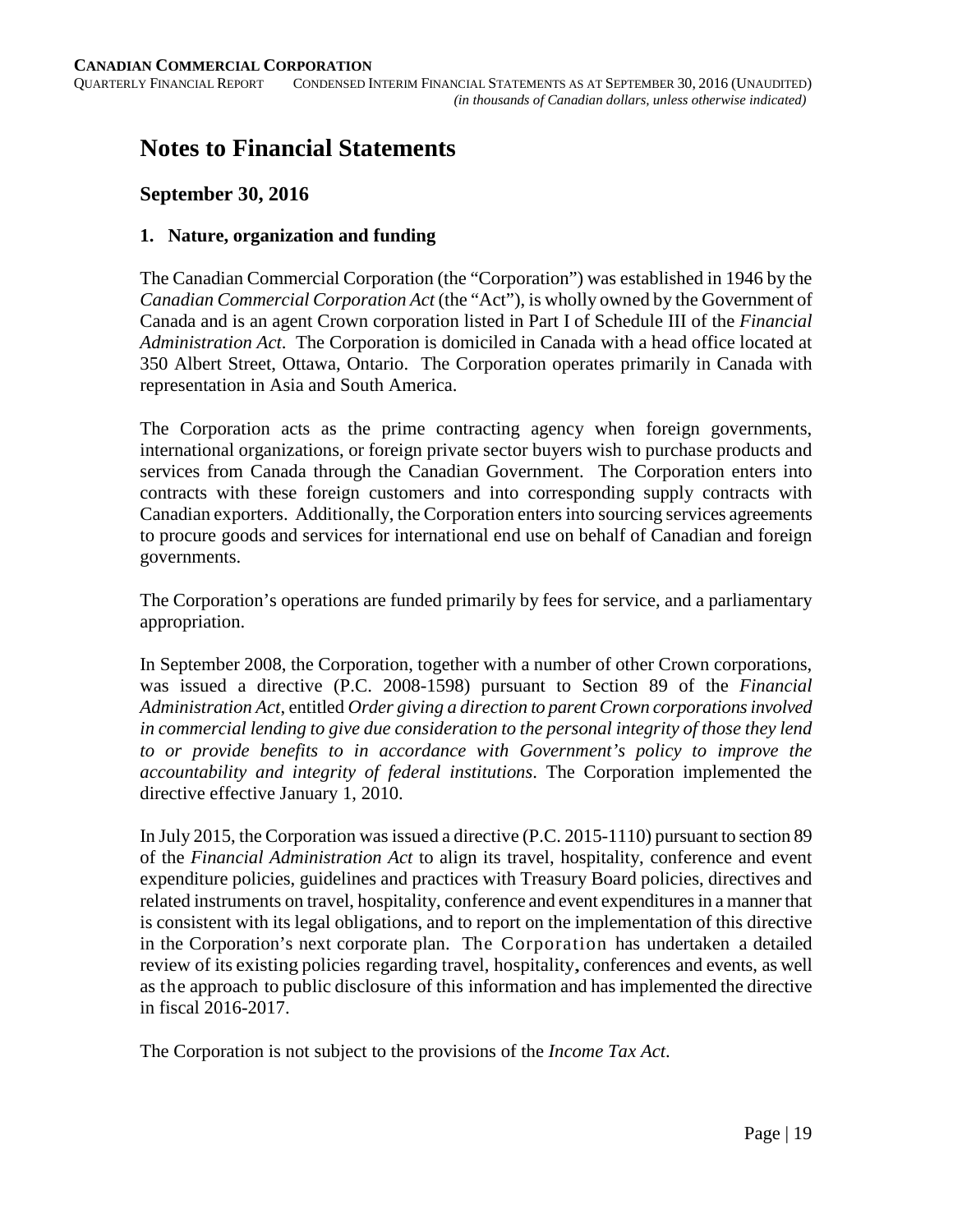#### **2. Basis of preparation**

#### *Compliance with International Financial Reporting Standards (IFRS)*

These condensed interim financial statements have been prepared in accordance with the Treasury Board of Canada *Standard on Quarterly Financial Reports for Crown Corporations* using the International Financial Reporting Standards ("IFRS") accounting policies adopted in the Corporation's audited annual financial statements as at and for the year ended March 31, 2016. These condensed interim financial statements do not include all of the information required for full annual financial statements and should be read in conjunction with the Corporation's annual report and audited financial statements for the year ended March 31, 2016.

#### *Basis of measurement*

The financial statements have been prepared on the historical cost basis, except for as permitted by IFRS and to the extent material, the following items:

- derivative financial instruments are measured at fair value through profit or loss
- accrued employee benefit liabilities for post-employment benefit plans are recognized at the present value of the defined benefit obligations

#### *Use of estimates and judgments*

The preparation of financial statements in accordance with IFRS requires management to make judgments, estimates and assumptions that affect the application of accounting policies, the reported amounts of assets and liabilities, the disclosure of contingent assets and liabilities at the date of the financial statements and the reported amounts of revenues and expenses during the year. Actual results could differ significantly from estimates resulting in significant differences in the related financial statement balances.

Estimates and underlying assumptions are reviewed on an ongoing basis and in detail as at the date of the financial statements. Any changes in estimates are reflected in the financial statements in the period in which they become known and in any future periods affected. Management has used estimates in determining the useful lives of property and equipment, in accounting for the employee benefits liabilities, the provisions and contingent liabilities, lease commitments and contingencies and used judgment in determining whether a provision for contract remediation expenses should be recognized or disclosed.

Information about areas where management has exercised judgment and made significant use of estimates and assumptions are included in the following note:

Note 13 – guarantees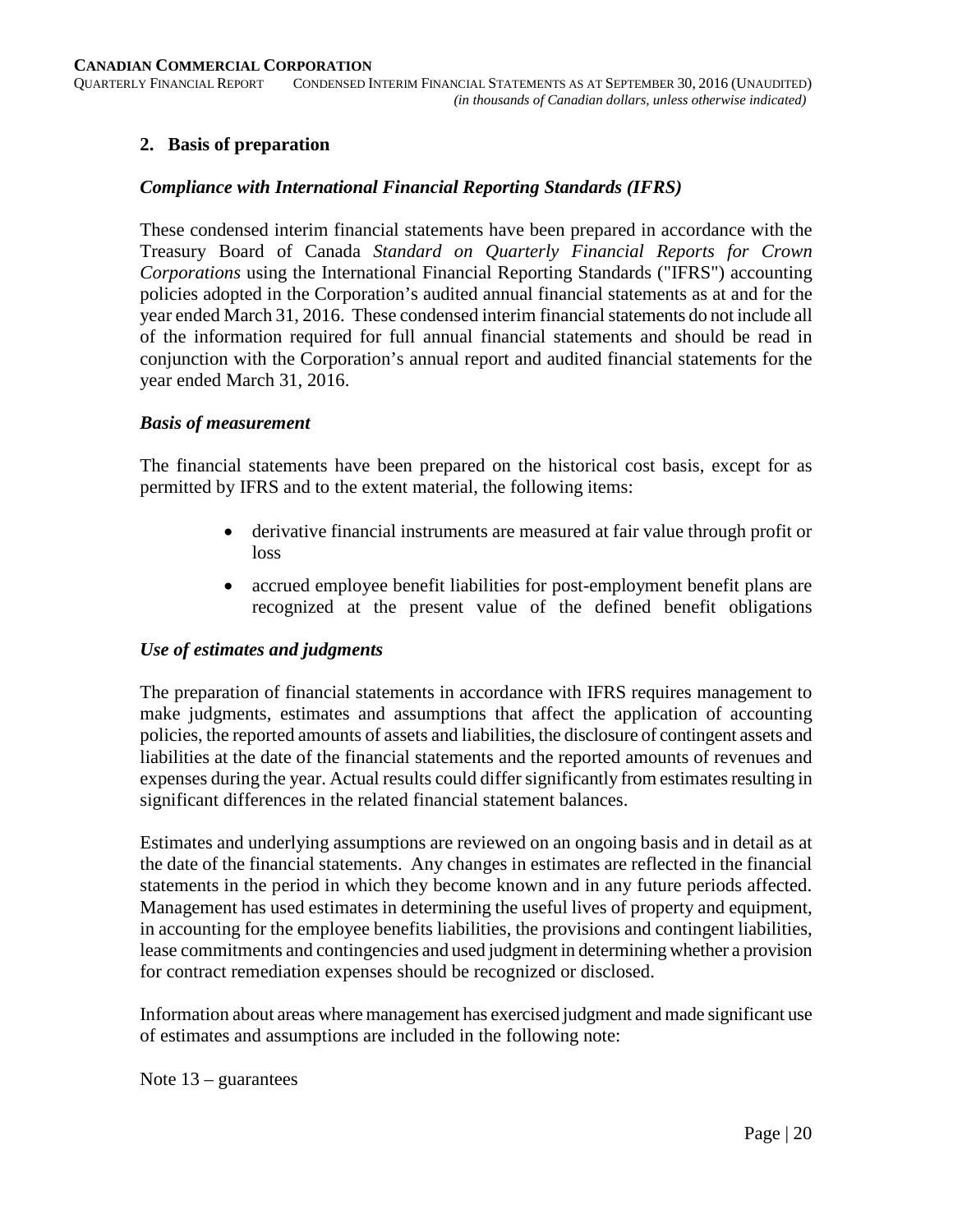#### *Functional and presentation currency*

The Corporation's functional and presentation currency is the Canadian dollar.

#### **3. Significant accounting policies**

The accounting policies applied in the preparation of these condensed interim financial statements are consistent with those disclosed in the Corporation's audited annual financial statements for the year ended March 31, 2016.

#### *Changes in Accounting standards*

In September 2014, the IASB issued its Annual Improvements 2012−2014 cycle, resulting in minor amendments to *IFRS 7- Financial Instruments: Disclosures*(IFRS 7). The amendment is generally intended to clarify requirements rather than result in substantive changes to current practice. The amendment is effective for annual periods beginning on or after January 1, 2016, with early application permitted.

In December 2014, the IASB issued amendments to *IAS 1 – Presentation of financial statements* (IAS 1) which clarifies the existing presentation and disclosure requirements including the presentation of line items, subtotals and notes and provides guidance to assist in applying judgement in determining what information to disclose and how that information is presented in financial statements. The amendments are effective for annual periods beginning on or after January 1, 2016. Early adoption is permitted.

Management has elected to reflect changes, if any, in the upcoming annual audited financial statements and, consequently, these condensed interim financial statements do not include the potential impact of the two new accounting standards mentioned above.

#### **4. Cash**

Cash included:

|                  | September 30, 2016 |              | <b>March 31, 2016</b> |    |          |  |
|------------------|--------------------|--------------|-----------------------|----|----------|--|
|                  | Original           | Canadian     | Original              |    | Canadian |  |
|                  | currency           | dollars      | currency              |    | dollars  |  |
| U.S. dollars     | 28,840             | \$<br>37,822 | 31,151                | S  | 40,456   |  |
| Canadian dollars | 37,635             | 37,635       | 44,352                |    | 44,352   |  |
| Chinese renminbi | 2,005              | 394          | 2,990                 |    | 601      |  |
| Euros            |                    |              | 176                   |    | 261      |  |
|                  |                    | \$<br>75,851 |                       | \$ | 85,670   |  |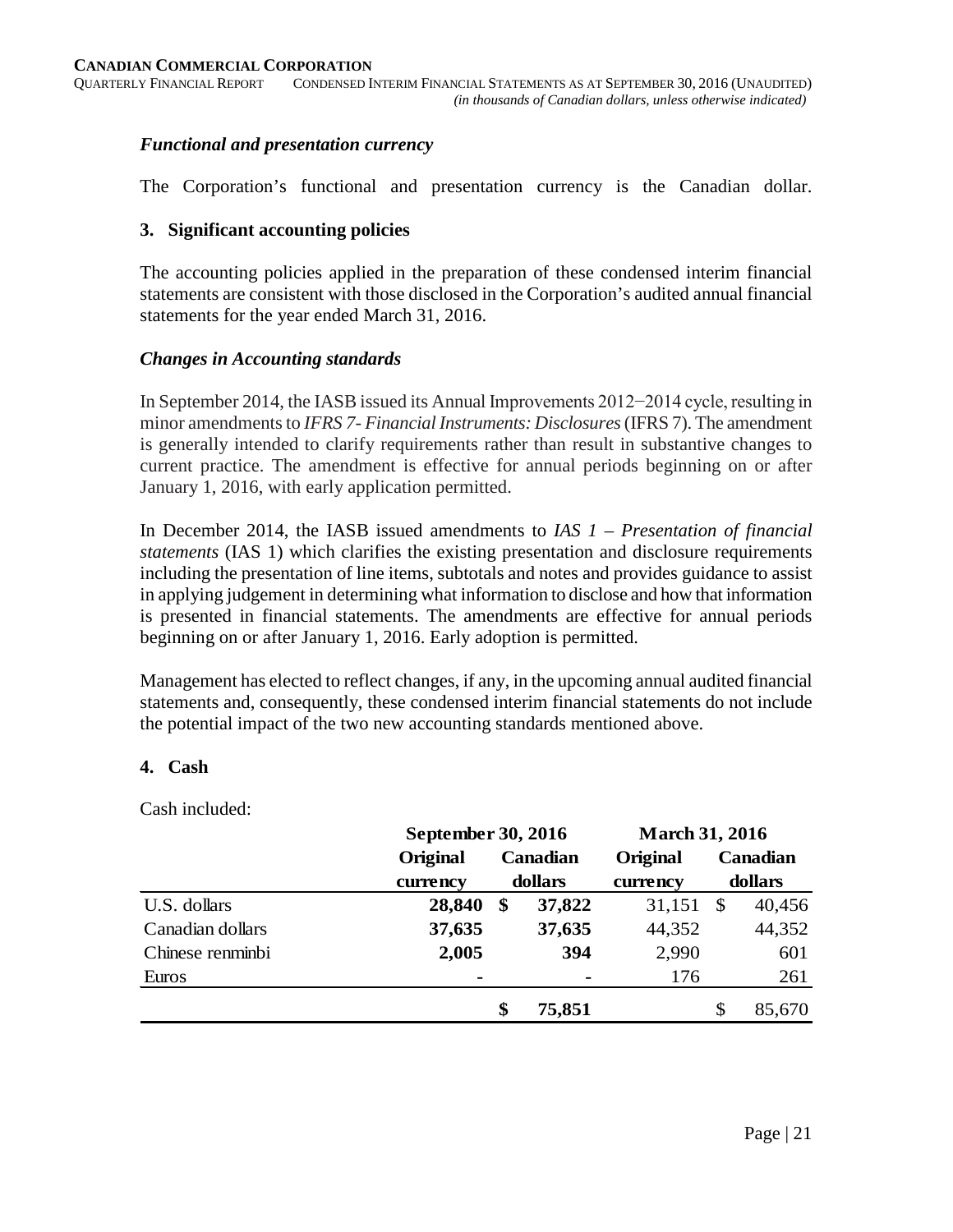Of the cash, \$20,130 (March 31, 2016, \$29,958) represents advances and holdbacks received from foreign customers which will be remitted to Canadian exporters at later dates in accordance with contracts. Advances from foreign customers also include overpayments from foreign customers due to temporary timing differences in their liquidation methods and accounting for work performed. Where contracted, these funds may accrue interest to the credit of the Canadian exporter or foreign customer.

#### **5. Trade receivables and trade payables and accrued liabilities**

Trade receivables are based on normal trade terms and are generally non-interest bearing. The currency profile of the Corporation's trade receivables was as follows:

|                  | September 30, 2016 |               | <b>March 31, 2016</b> |         |          |  |  |
|------------------|--------------------|---------------|-----------------------|---------|----------|--|--|
|                  | Original           | Canadian      | Original              |         | Canadian |  |  |
|                  | currency           | dollars       | currency              | dollars |          |  |  |
| Canadian dollars | 262,774            | \$<br>262,774 | 65,551                | S       | 65,551   |  |  |
| U.S. dollars     | 137,777            | 180,722       | 50,229                |         | 65,228   |  |  |
| Chinese renminbi | 76                 | 15            |                       |         |          |  |  |
|                  |                    | 443,511       |                       |         | 130,779  |  |  |

Trade payables and accrued liabilities are due on normal trade terms. The currency profile of the Corporation's trade payables and accrued liabilities was as follows:

|                  |          | September 30, 2016 |          |          |          | <b>March 31, 2016</b> |  |
|------------------|----------|--------------------|----------|----------|----------|-----------------------|--|
|                  | Original |                    | Canadian | Original | Canadian |                       |  |
|                  | currency | dollars            |          | currency |          | dollars               |  |
| Canadian dollars | 264,531  | \$                 | 264,530  | 70,032   | -S       | 70,032                |  |
| U.S. dollars     | 160,644  |                    | 210,717  | 71,313   |          | 92,663                |  |
| Chinese renminbi | 59       |                    | 12       | 135      |          | 27                    |  |
|                  |          |                    | 475,259  |          |          | 162,722               |  |

Credit, market and liquidity risks relating to trade receivables and to trade payables and accrued liabilities are disclosed in Note 8.

#### **6. Capital management**

The Corporation's objective with respect to capital is to preserve and strengthen its capital base through prudent risk management. This, coupled with the implementation of strategies to optimize operating surpluses ensures that capital is available to facilitate investments in people and processes and to mitigate any potential losses related to operational, performance and credit risk.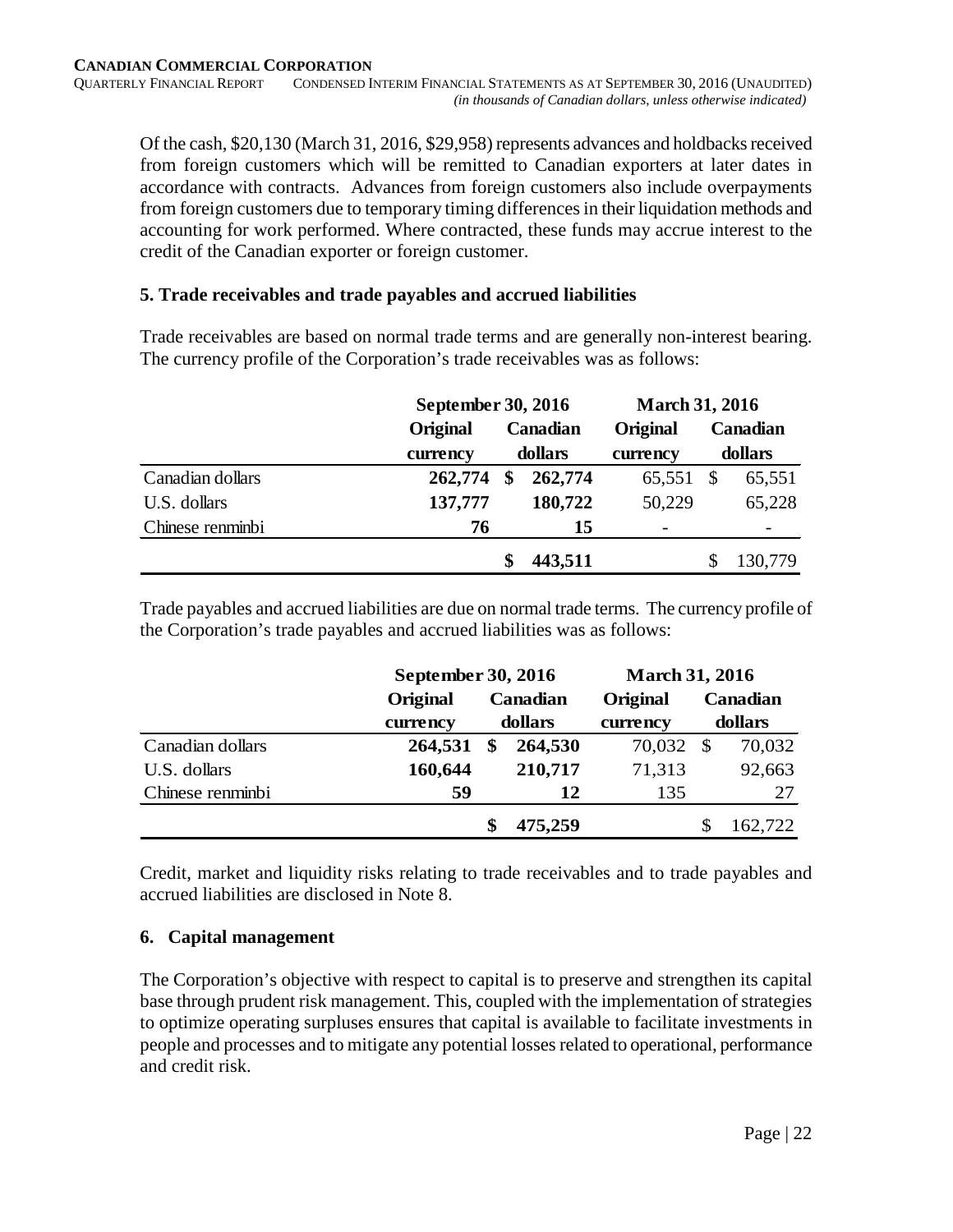Key strategies used by the Corporation to manage its capital base include: minimizing contract remediation expenses; balancing smart growth with operating expenses; minimizing foreign exchange exposure; optimizing interest income. The Corporation may be required to return to the Government of Canada any part of capital deemed to be in excess of the amount required for the purposes for which the Corporation was constituted.

**September 30, 2016 March 31, 2016** Contributed surplus **\$ 10,000** \$ 10,000 Retained earnings **18,039** 18,669 **\$ 28,039** \$ 28,669

The Corporation's breakdown of supply of capital is as follows:

#### **7. Commercial trading transactions, fees for service, other income and sourcing services transactions**

The Corporation facilitates sales of Canadian goods to foreign customers including governments, international agencies and other buyers and receives revenues from commercial trading transactions related to prime contracts, fees for service and other income. The Corporation also engages in transactions related to sourcing services for support of international programs.

The profile by geographic region is as follows:

|                      | For the three months ended September 30 |    |                 |    |              |          |           |    |                              |               |         |  |
|----------------------|-----------------------------------------|----|-----------------|----|--------------|----------|-----------|----|------------------------------|---------------|---------|--|
|                      |                                         |    | 2016            |    |              |          |           |    | 2015                         |               |         |  |
|                      |                                         |    | <b>Sourcing</b> |    |              |          |           |    | <b>Sourcing</b>              |               |         |  |
|                      |                                         |    | services        |    |              | services |           |    |                              |               |         |  |
|                      | Revenues*                               |    | transactions    |    | <b>Total</b> |          | Revenues* |    | <b>Total</b>                 |               |         |  |
| Asia                 | \$<br>373,541                           | \$ | 4,645           | S  | 378,186      | \$       | 434,791   | \$ | 2,675                        | <sup>\$</sup> | 437,466 |  |
| <b>United States</b> | 149,551                                 |    |                 |    | 149,551      |          | 150,729   |    |                              |               | 150,729 |  |
| Central America      |                                         |    |                 |    |              |          |           |    |                              |               |         |  |
| and Caribbean        | 69,512                                  |    |                 |    | 69,512       |          | 88,395    |    | 90                           |               | 88,485  |  |
| South America        | 22,002                                  |    | 566             |    | 22,568       |          | 20,996    |    |                              |               | 20,996  |  |
| Europe               | 1,195                                   |    | 3,488           |    | 4,683        |          | 137       |    | 2,367                        |               | 2,504   |  |
| Australia            | 234                                     |    | ۰               |    | 234          |          | 505       |    | $\qquad \qquad \blacksquare$ |               | 505     |  |
| Canada               | 417                                     |    | 1,120           |    | 1,537        |          | 507       |    | 103                          |               | 610     |  |
| Africa               | 21                                      |    | 79              |    | <b>100</b>   |          | 2         |    | 138                          |               | 140     |  |
|                      | \$<br>616,473                           | \$ | 9,898           | \$ | 626,371      | \$       | 696,062   | \$ | 5,373                        | S             | 701,435 |  |

\* Revenues include revenue related to Commercial Trading Transactions, Fees for Service and Other Income.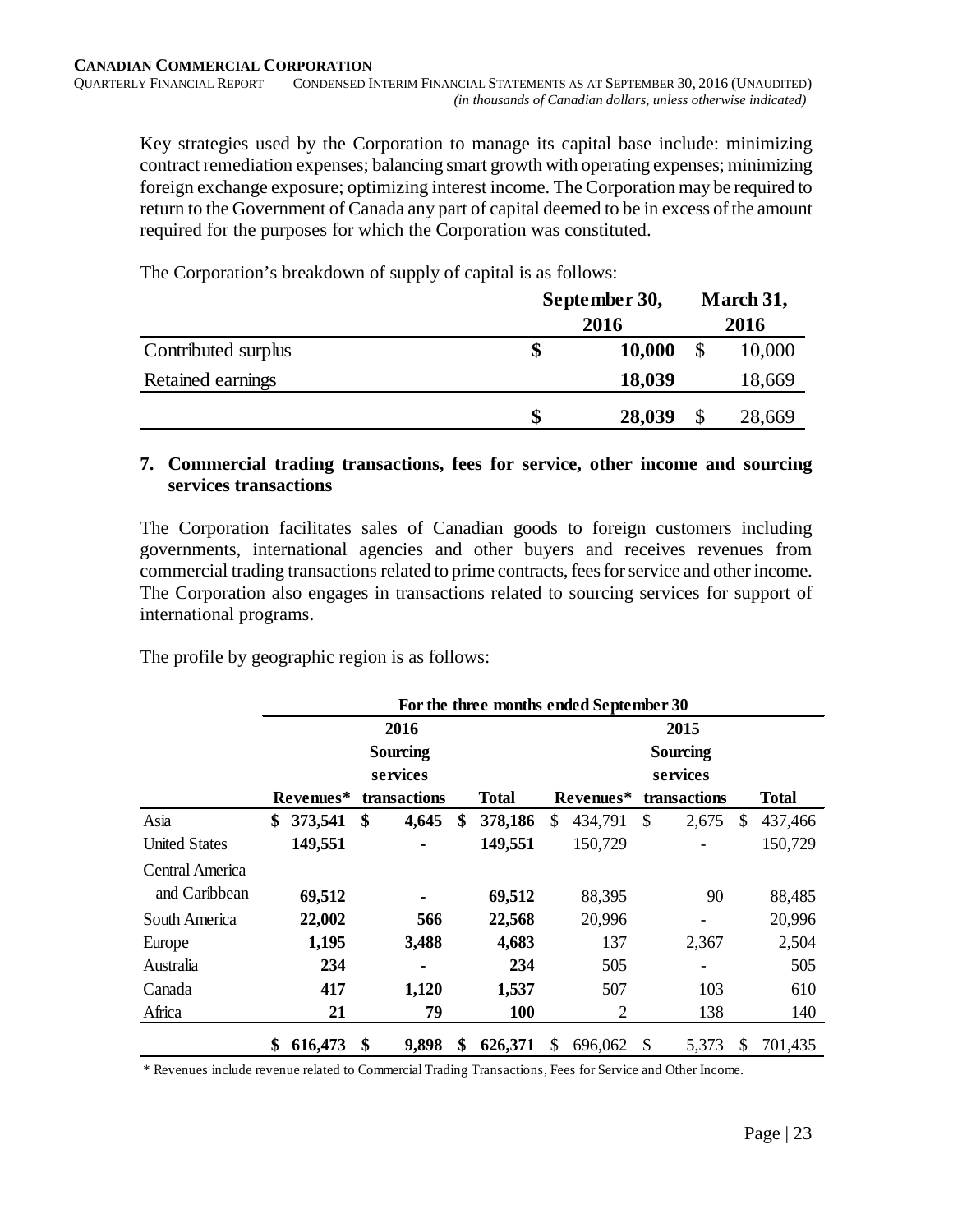#### **CANADIAN COMMERCIAL CORPORATION**

QUARTERLY FINANCIAL REPORT CONDENSED INTERIM FINANCIAL STATEMENTS AS AT SEPTEMBER 30, 2016 (UNAUDITED)  *(in thousands of Canadian dollars, unless otherwise indicated)*

|                      | For the six months ended September 30 |             |    |                 |     |              |    |             |              |                 |     |              |
|----------------------|---------------------------------------|-------------|----|-----------------|-----|--------------|----|-------------|--------------|-----------------|-----|--------------|
|                      |                                       |             |    | 2016            |     |              |    |             |              | 2015            |     |              |
|                      |                                       |             |    | <b>Sourcing</b> |     |              |    |             |              | <b>Sourcing</b> |     |              |
|                      |                                       |             |    | services        |     |              |    |             |              | services        |     |              |
|                      |                                       | Revenues*   |    | transactions    |     | <b>Total</b> |    | Revenues*   | transactions |                 |     | <b>Total</b> |
| Asia                 | \$                                    | 711,883     | \$ | 5,768           | \$. | 717,651      | \$ | 856,161     | \$           | 3,166           | \$. | 859,327      |
| <b>United States</b> |                                       | 300,041     |    |                 |     | 300,041      |    | 284,837     |              |                 |     | 284,837      |
| Central America      |                                       |             |    |                 |     |              |    |             |              |                 |     |              |
| and Caribbean        |                                       | 150,371     |    | 174             |     | 150,545      |    | 176,560     |              | 90              |     | 176,650      |
| South America        |                                       | 37,335      |    | 694             |     | 38,029       |    | 42,840      |              |                 |     | 42,840       |
| Europe               |                                       | 1,331       |    | 5,778           |     | 7,109        |    | 755         |              | 10,587          |     | 11,342       |
| Australia            |                                       | 2,664       |    |                 |     | 2,664        |    | 740         |              | -               |     | 740          |
| Canada               |                                       | 898         |    | 1,226           |     | 2,124        |    | 852         |              | 327             |     | 1,179        |
| Africa               |                                       | 35          |    | 79              |     | 114          |    | 3,987       |              | 634             |     | 4,621        |
|                      |                                       | \$1,204,558 | \$ | 13,719          |     | \$1,218,277  |    | \$1,366,732 | \$           | 14,804          |     | \$1,381,536  |

\* Revenues include revenue related to Commercial Trading Transactions, Fees for Service and Other Income.

Revenues for the three months ended September 30, 2016 include \$362,801 (September 30, 2015 – \$380,222), \$690,188 for the six months ended September 30, 2016 (September 30, 2015 – \$710,482) of accrued unbilled revenues. Value of contracts signed is distinct from revenues. During the six months ended September 30, 2016, the value of contracts and amendments which were signed and became effective amounted to \$689.1 million (September 30, 2015 - \$512.7 million).

#### **8. Risk management and financial instruments**

As described in the Corporation's annual report and audited financial statements for the year ended March 31, 2016, the Corporation is exposed to credit risk, market risk and liquidity risk as a result of holding financial instruments.

The following is a description of the most significant risks associated with financial instruments and how the Corporation manages its risk exposure:

#### **(a) Credit risk**

Credit risk is the risk that one party to a financial instrument will cause a financial loss for the other party by failing to discharge an obligation and arises principally from the Corporation's cash and trade receivables from customers. The carrying amount of financial assets recorded in the financial statements represents the maximum exposure to credit risk.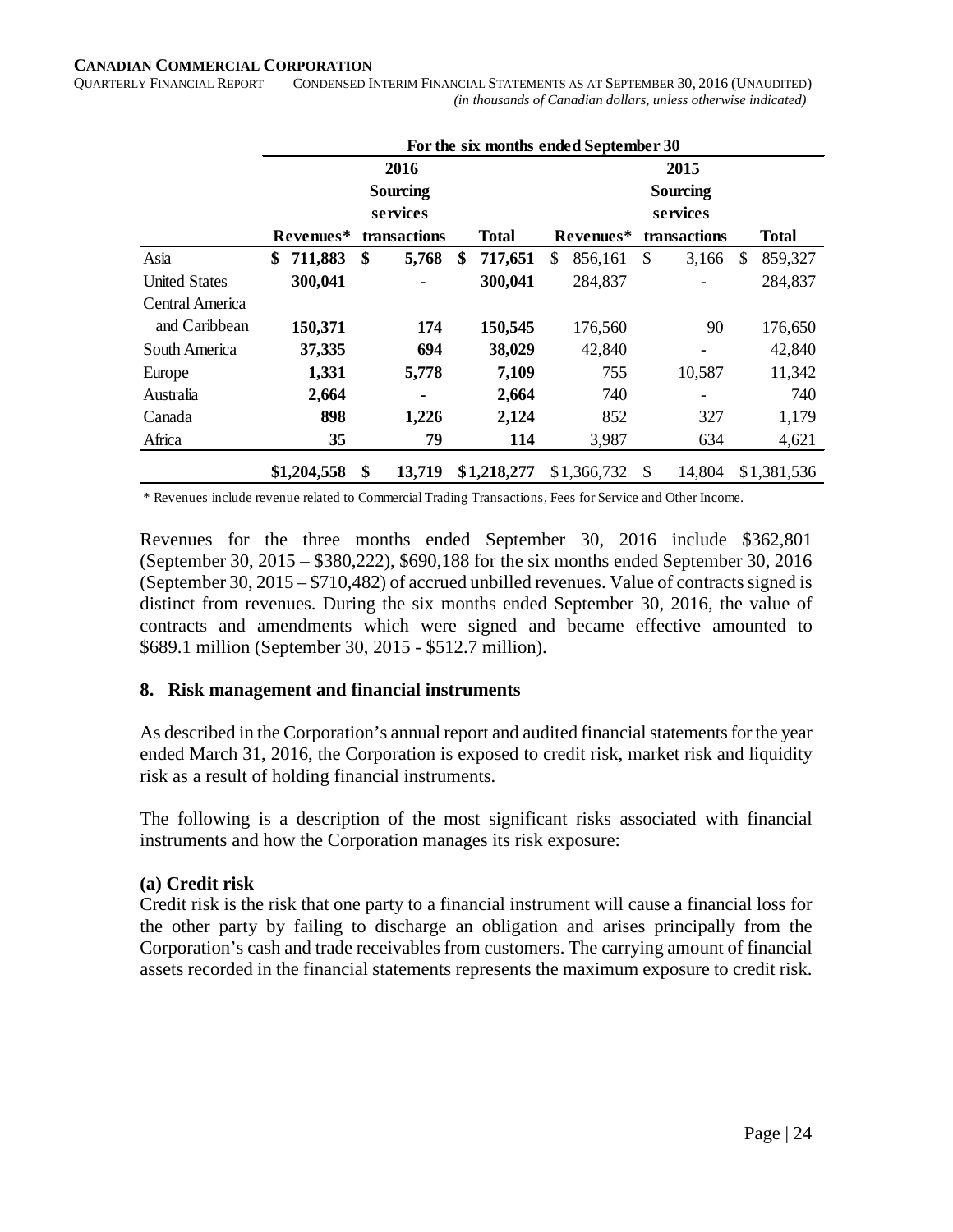#### *Trade receivables*

The Corporation's exposure to credit risk associated with trade receivables are influenced mainly by the demographics of the Corporation's customer base. The Corporation generally manages foreign customer credit risk by extending open account terms to parties with a Moody's credit rating of at least AAA, and seeks security where the rating falls below this threshold. During the six months ended September 30, 2016, 9% (March 31, 2016 - 25%) of the Corporation's trade receivables were from AAA credit rated customers.

The maximum exposure to credit risk for trade receivables by geographic region was as follows:

|                               | September 30, |         |    | March 31, |  |  |
|-------------------------------|---------------|---------|----|-----------|--|--|
|                               |               | 2016    |    | 2016      |  |  |
| Asia                          | \$            | 380,437 | \$ | 23,760    |  |  |
| <b>United States</b>          |               | 37,280  |    | 30,510    |  |  |
| Central America and Caribbean |               | 17,594  |    | 62,272    |  |  |
| South America                 |               | 3,717   |    | 12,369    |  |  |
| Canada                        |               | 3,440   |    | 1,167     |  |  |
| Europe                        |               | 1,043   |    | 701       |  |  |
|                               | \$            | 443,511 | \$ | 130,779   |  |  |

Trade receivables are based on normal international trade terms and are generally non-interest bearing. The maturity profile of the Corporation's trade receivables was as follows:

|                       | September 30, March 31, |                    |  |                    |
|-----------------------|-------------------------|--------------------|--|--------------------|
|                       |                         | 2016               |  | 2016               |
| $<$ 1 year            |                         | 443,508 \$ 130,539 |  |                    |
| $> 1$ and $<$ 3 years |                         |                    |  | 240                |
|                       | -SS                     |                    |  | 443,511 \$ 130,779 |

Trade receivables are considered past due when the payor has failed to make the payment by the contractual due date. The aging profile of the Corporation's past due trade receivables was as follows:

|                              | September 30, |        |               | March 31, |
|------------------------------|---------------|--------|---------------|-----------|
|                              |               | 2016   |               |           |
| $<$ 30 days                  | \$            | 6,131  | $\mathcal{S}$ | 17,916    |
| $>$ 30 days and $<$ 180 days |               | 4,346  |               | 24,135    |
| $> 180$ days                 |               | 21,532 |               | 1,516     |
|                              | \$            | 32,009 |               | 43,567    |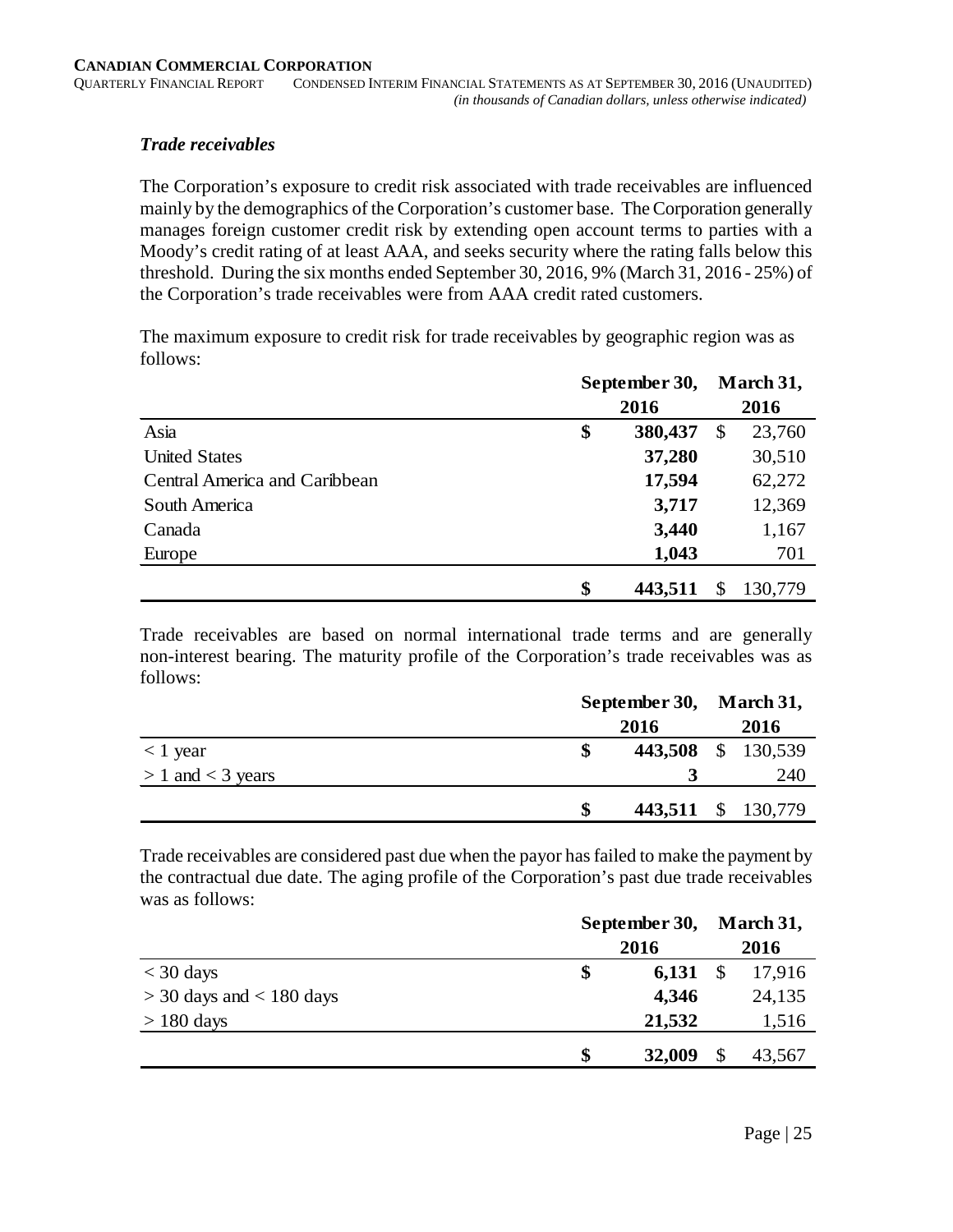#### *Advances and progress payments to Canadian exporters*

Credit risk exposure related to advances and progress payments to Canadian exporters is mitigated by the back to back nature of the Corporation's contractual obligations and supplemented by collateral held.

#### *Collateral*

The profile of the Corporation's total collateral held with respect to its contractual obligations in the unlikely event of contractual non-performance by Canadian companies was as follows:

|                        | September 30, |                |                           | March 31,    |
|------------------------|---------------|----------------|---------------------------|--------------|
|                        | 2016          |                |                           | 2016         |
| Holdbacks              | \$            | 6,029          | $\boldsymbol{\mathsf{S}}$ | 5,970        |
| <b>Bank</b> guarantees | \$            | $\blacksquare$ | \$                        | 30,452       |
| Surety bonds           | \$            | $\blacksquare$ | S                         | 26,864       |
| Parent guarantees      | \$            | 17,780,911     |                           | \$17,535,138 |
| Other                  | \$            | 9,659          | \$                        | 6,590        |

The above amounts approximate the fair values of collateral held.

#### **(b) Market risk**

Market risk is the risk that the fair value or future cash flows of a financial instrument will fluctuate because of changes in market rates. Market risk comprises three types of risk: currency risk, interest rate risk and other price risk. The Corporation is not exposed to significant currency risk or other price risk. The Corporation has no significant derivatives or embedded derivatives that require recognition as an asset or liability on the Statement of Financial Position.

#### *Interest rate risk*

Interest rate risk is the risk that the fair value or future cash flows of a financial instrument will fluctuate because of changes in market interest rates. The Corporation's exposure to fair-value interest rate risk arises from investing cash. The risks associated with fluctuations in interest rates are minimized by investing in highly liquid temporary deposits with a reputable chartered bank.

As directed by the Minister of International Trade, during the year ended March 31, 2014, the Corporation developed an approach to transfer its Cuba trade financing activities to a related Crown Corporation which eliminates related risks to the Corporation while continuing to ensure support to the Canadian exporters.

Under a specific series of contracts, included in trade payables and accrued liabilities, the Corporation owed \$8,915 as at September 30, 2016 (March 31, 2016 - \$34,355) which bears interest at the cost of funds plus  $0.25\%$  (March 31,  $2016 - 0.25\%$ ).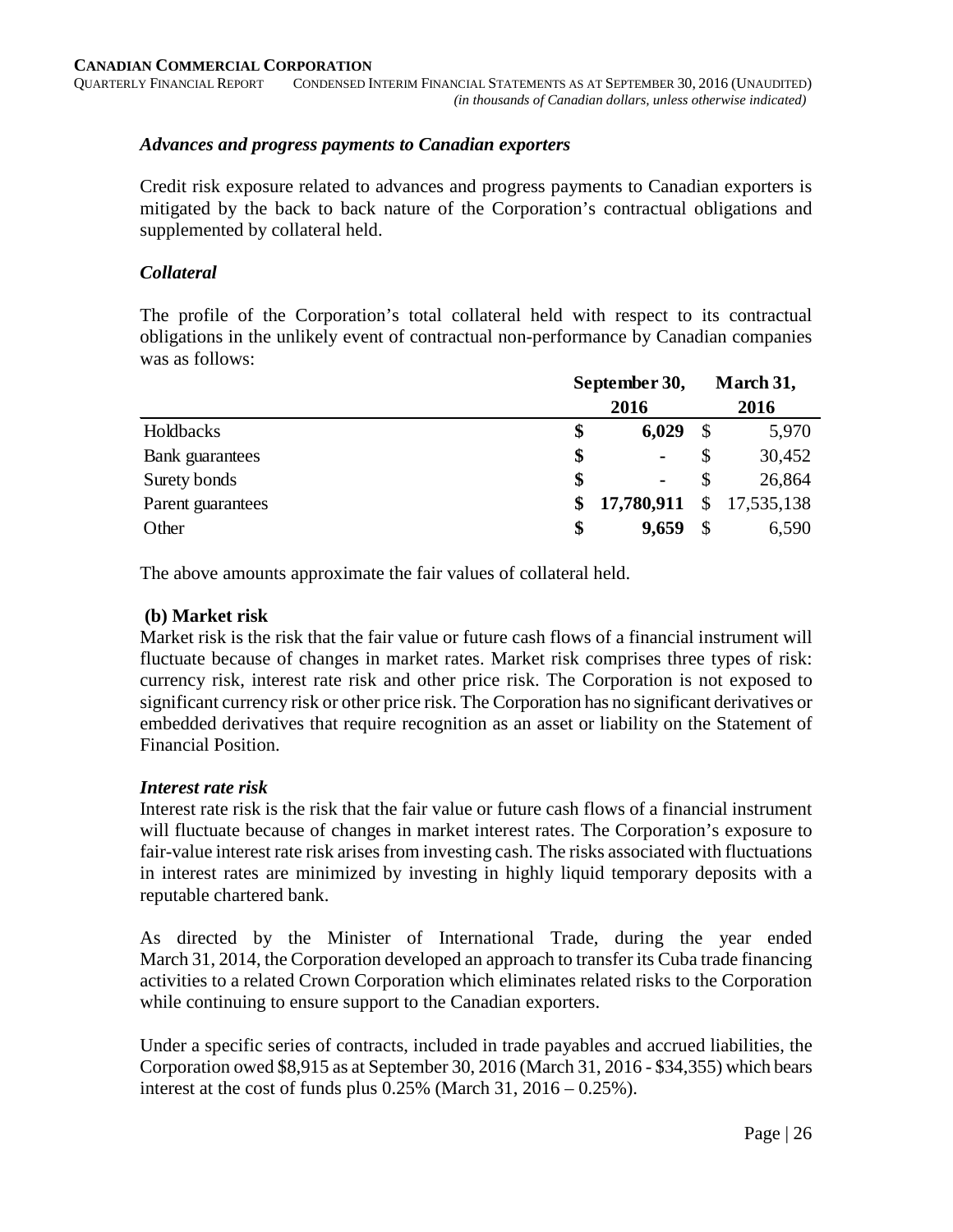#### **(c) Liquidity risk**

Liquidity risk is the risk that an entity will encounter difficulty in meeting obligations associated with financial liabilities that are settled by delivering cash or another financial asset.

Liquidity risk is minimized through compliance with the Corporation's investment policy whereby cash is invested in highly liquid temporary deposits with a reputable financial institution in order to meet financial obligations on a timely basis.

The *Canadian Commercial Corporation Act* permits the Corporation to borrow from the Consolidated Revenue Fund or enter into other credit arrangements or indemnities from other sources for an amount not to exceed \$90.0 million.

The Corporation has a revolving credit facility providing access to funds in the amount of \$40.0 million (March 31, 2016 – \$40.0 million) Canadian or its U.S. dollar equivalent. Indebtedness under this agreement is unsecured and this credit facility has no expiry date. As at September 30, 2016, there were no draws on this line of credit (March 31, 2016 – nil).

In addition, the Corporation enters into credit arrangements up to a maximum of \$70.0 million as at September 30, 2016 (March 31, 2016 – \$70.0 million) where transactions are fully insured by a related Crown Corporation with a Moody's credit rating of AAA, thereby mitigating all liquidity risk related to the Cuba contracting program. The Corporation incurred expenses of \$203 during the three months ended September 30, 2016 (September 30, 2015 – \$178) and expense of \$669 for the six months ended September 30, 2016 (September 30, 2015 – \$616) related to the Cuba contracting program.

#### *Trade payables and accrued liabilities*

Trade payables and accrued liabilities are due on normal trade terms. The maturity profile of the Corporation's trade payables and accrued liabilities was as follows:

|                  | September 30, | March 31, |         |  |
|------------------|---------------|-----------|---------|--|
|                  | 2016          | 2016      |         |  |
| $\langle$ 1 year | 475,259       |           | 162,722 |  |
|                  | \$<br>475,259 |           | 162,722 |  |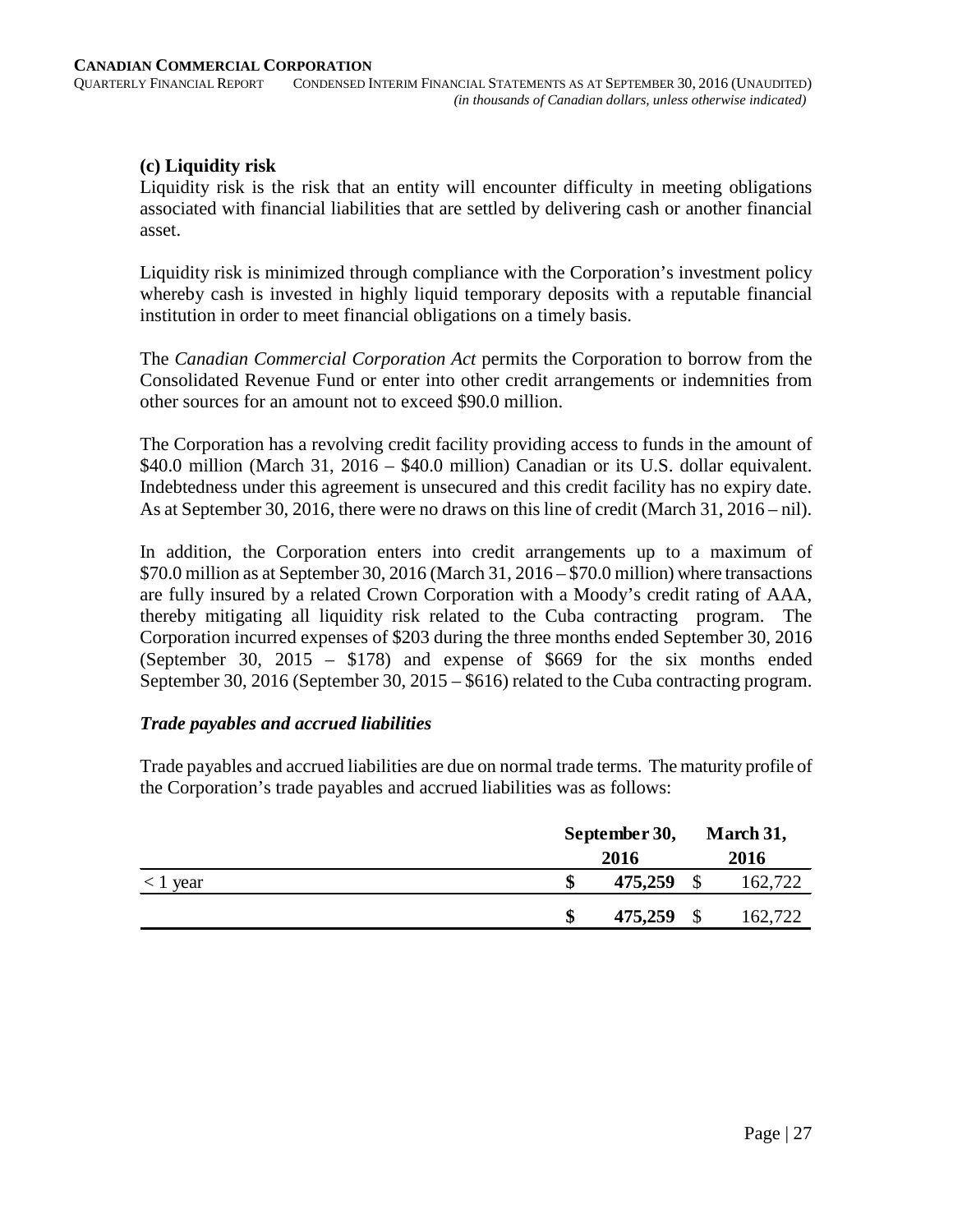Under a specific series of contracts, related to the Cuba contracting program included in trade payables and accrued liabilities the Corporation owed \$8,915 as at September 30, 2016 (March 31, 2016 – \$34,355) which bears interest at the cost of funds plus  $0.25\%$ (March 31, 2016 - 0.25%) and the Corporation has offered as security certain foreign trade receivables under certain conditions. The amount of outstanding trade receivables which are fully insured by a related Crown corporation under these arrangements was \$8,915 as at September 30, 2016 (March 31, 2016 – \$34,355) and was profiled as follows:

|                       | September 30, March 31, |            |  |                 |
|-----------------------|-------------------------|------------|--|-----------------|
|                       |                         | 2016       |  | 2016            |
| $< 1$ year            |                         |            |  | 8,912 \$ 34,115 |
| $> 1$ and $<$ 3 years |                         |            |  | 240             |
|                       |                         | $8,915$ \$ |  | 34,355          |

No onerous contracts have been identified as at September 30, 2016 and March 31, 2016.

#### **9. Finance income, net**

The Corporation has recorded finance income and cost in relation to the following financial instruments:

|                                                | For the three<br>months ended<br>September 30 |      |               |                  |   | For the six<br>months ended<br>September 30 |       |
|------------------------------------------------|-----------------------------------------------|------|---------------|------------------|---|---------------------------------------------|-------|
|                                                |                                               | 2016 |               | 2015             |   | 2016                                        | 2015  |
| <b>Financial assets</b>                        |                                               |      |               |                  |   |                                             |       |
| Finance income earned on cash                  | \$                                            | 117  | $\mathcal{S}$ | $99 \text{ }$ \$ |   | 237                                         | \$213 |
| <b>Financial liabilities</b>                   |                                               |      |               |                  |   |                                             |       |
| Finance cost on payables and other liabilities |                                               | (11) |               | (32)             |   | (25)                                        | (52)  |
|                                                | \$                                            | 106  | -S            | 67               | S | 212                                         | \$161 |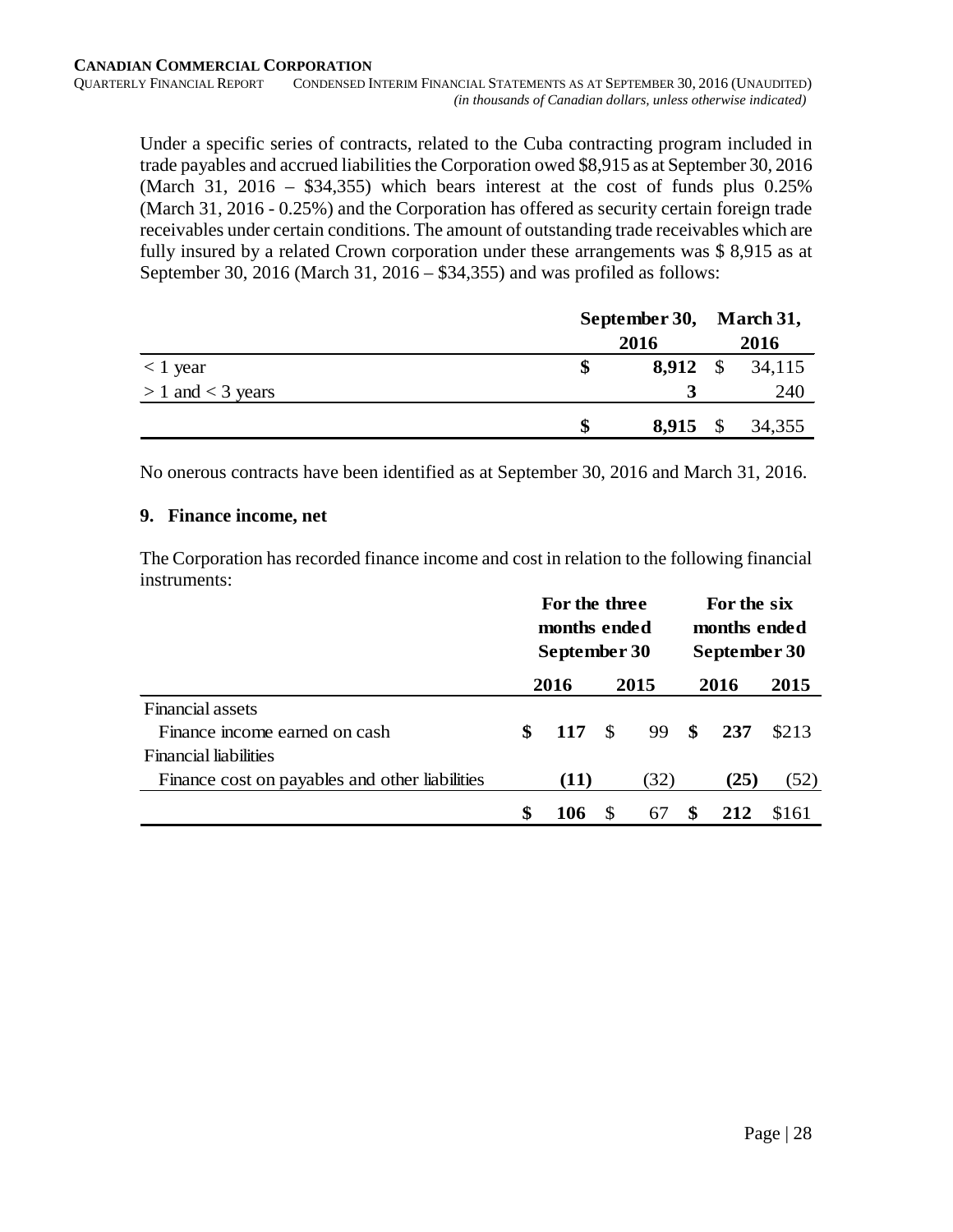#### **10. Administrative expenses**

Administrative expenses included the following:

|                                | For the three months |                      |     |       | For the six months |        |     |        |      |     |  |     |  |       |
|--------------------------------|----------------------|----------------------|-----|-------|--------------------|--------|-----|--------|------|-----|--|-----|--|-------|
|                                | ended September 30   |                      |     |       | ended September 30 |        |     |        |      |     |  |     |  |       |
|                                |                      | 2016<br>2016<br>2015 |     |       |                    |        |     |        | 2015 |     |  |     |  |       |
| Workforce compensation         |                      |                      |     |       |                    |        |     |        |      |     |  |     |  |       |
| and related expenses           | \$                   | 4,497                | \$  | 4,737 | \$                 | 9,215  | \$  | 9,336  |      |     |  |     |  |       |
| Contract management services   |                      | 600                  |     | 812   |                    | 1,350  |     | 1,625  |      |     |  |     |  |       |
| Rent and related expenses      |                      | 436                  |     | 1,061 |                    |        |     |        |      |     |  | 880 |  | 2,158 |
| Travel and hospitality         |                      | 311                  |     | 380   |                    |        |     | 791    |      | 852 |  |     |  |       |
| Consultants                    |                      | 264                  |     | 464   |                    |        |     | 560    |      | 940 |  |     |  |       |
| Software, hardware and support |                      | 21                   |     | 17    |                    |        |     | 396    |      | 401 |  |     |  |       |
| Depreciation                   |                      | 101                  | 995 |       |                    | 202    |     | 1,140  |      |     |  |     |  |       |
| Corporate communications       |                      | 29                   | 23  |       |                    | 37     |     | 134    |      |     |  |     |  |       |
| Other expenses                 |                      | 171                  | 224 |       | 365                |        | 480 |        |      |     |  |     |  |       |
|                                | \$                   | 6,430                | \$  | 8,713 | \$                 | 13,796 | \$  | 17,066 |      |     |  |     |  |       |

#### **11. Parliamentary appropriation**

The appropriation authorized by the Parliament of Canada is included in the Statement of Comprehensive Income. For the three and six months ended September 30, 2016, the appropriation totalled \$877 (September 30, 2015 - \$2,220) and \$1,755 (September 30, 2015 - \$4,440) respectively.

#### **12. Related party transactions**

The Corporation is related in terms of common ownership to all Government of Canada departments, agencies and Crown corporations. The Corporation enters into transactions with these entities in the normal course of business, under the same terms and conditions that apply to unrelated parties, and as such the transactions approximate fair value.

#### **13. Guarantees**

As prime contractor, the Corporation is contractually obligated to complete contracts with foreign customers ensuring that the terms of the contract are fulfilled regardless of the quality of performance by the Canadian exporter. The Corporation also engages in the fulfilment of contractual obligations related to sourcing services for support of international assistance programs.